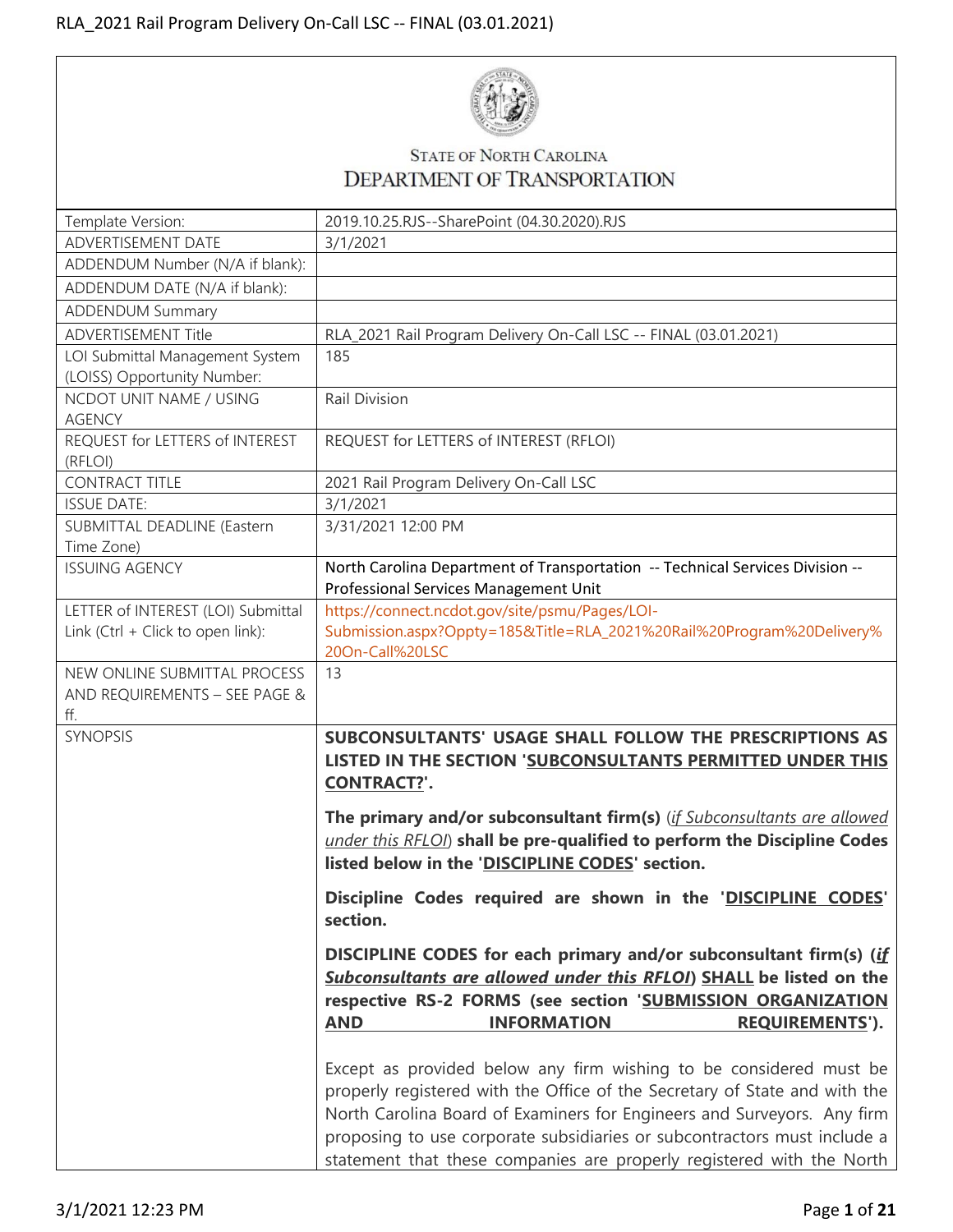|                                                  | Carolina Board of Examiners for Engineers and Surveyors and/or the NC<br>Board for Licensing of Geologists. The Engineers performing the work and<br>in responsible charge of the work must be registered Professional Engineers<br>in the State of North Carolina and must have a good ethical and<br>professional standing. It will be the responsibility of the selected private<br>firm to verify the registration of any corporate subsidiary or subcontractor<br>prior to submitting a Letter of Interest. Firms which are not providing<br>engineering services need not be registered with the North Carolina Board<br>of Examiners for Engineers and Surveyors. Some of the services being<br>solicited may not require a license. It is the responsibility of each firm to<br>of<br>the<br>adhere<br>to<br>all<br>laws<br>State<br>of<br>North<br>Carolina.                                                                                                                                                                                                                                                                                                                                                                                                                                                                                                                                                                                                                                                                                                                                                                  |
|--------------------------------------------------|----------------------------------------------------------------------------------------------------------------------------------------------------------------------------------------------------------------------------------------------------------------------------------------------------------------------------------------------------------------------------------------------------------------------------------------------------------------------------------------------------------------------------------------------------------------------------------------------------------------------------------------------------------------------------------------------------------------------------------------------------------------------------------------------------------------------------------------------------------------------------------------------------------------------------------------------------------------------------------------------------------------------------------------------------------------------------------------------------------------------------------------------------------------------------------------------------------------------------------------------------------------------------------------------------------------------------------------------------------------------------------------------------------------------------------------------------------------------------------------------------------------------------------------------------------------------------------------------------------------------------------------|
|                                                  | The firm must have the financial ability to undertake the work and assume<br>the liability. The selected firm(s) will be required to furnish proof of<br>Professional Liability insurance coverage in the minimum amount of<br>\$1,000,000.00. The firm(s) must have an adequate accounting system to<br>identify costs chargeable to the project.                                                                                                                                                                                                                                                                                                                                                                                                                                                                                                                                                                                                                                                                                                                                                                                                                                                                                                                                                                                                                                                                                                                                                                                                                                                                                     |
| SUBCONSULTANTS PERMITTED<br>UNDER THIS CONTRACT? | <b>YES</b>                                                                                                                                                                                                                                                                                                                                                                                                                                                                                                                                                                                                                                                                                                                                                                                                                                                                                                                                                                                                                                                                                                                                                                                                                                                                                                                                                                                                                                                                                                                                                                                                                             |
| <b>COMBINATION OF DISCIPLINE</b><br>CODES        | ANY COMBINATION OF DISCIPLINES CODES PERMITTED                                                                                                                                                                                                                                                                                                                                                                                                                                                                                                                                                                                                                                                                                                                                                                                                                                                                                                                                                                                                                                                                                                                                                                                                                                                                                                                                                                                                                                                                                                                                                                                         |
| <b>DISCIPLINE CODES</b>                          | 00176 RAIL CONSTRUCTION PROJECT INSPECTION & MANAGEMENT; 00180 RAIL<br>FUNCTIONAL AND PRELIMINARY DESIGN; 00182 RAILROAD CROSSING SIGNAL<br>& TRAFFIC ENGINEERING SERVICES; 00191 REVIEW OF RAILROAD ENGINEERING<br>DRAWINGS, STANDARDS & SPECIFICATIONS; 00195 ROADWAY CONSTRUCTION<br>ENGINEERING & INSPECTION; 00233 STRUCTURES CONSTRUCTION<br>ENGINEERING & INSPECTION; 00395 FREIGHT MAIN TRACK DESIGN AND<br>LAYOUT; 00179 RAIL FACILITIES; 00005 PROJECT-LEVEL AIR QUALITY ANALYSIS;<br>00014 ARCHAEOLOGICAL RESOURCE SURVEYS; 00026 CAPACITY ANALYSIS -<br>INTERSECTIONS AND CORRIDORS; 00027 CAPACITY ANALYSIS - FREEWAYS AND<br>INTERCHANGES; 00030 CAPACITY ANALYSIS - ROUNDABOUTS; 00032<br>CATEGORICAL EXCLUSIONS / MINIMUM CRITERIA DETERMINATION CHECKLISTS;<br>00036 COMMUNITY IMPACT ASSESSMENT; 00059 ECOLOGICAL & BIOTIC<br>COMMUNITY STUDIES; 00063 ENVIRONMENTAL ASSESSMENT/FINDING OF NO<br>SIGNIFICANT IMPACTS; 00066 ENVIRONMENTAL IMPACT STATEMENT/RECORD<br>OF DECISION; 00106 HISTORIC ARCHITECTURAL SURVEYS OF STANDING<br>STRUCTURES (BUILDINGS AND BRIDGES); 00114 ICI WATER QUALITY<br>ASSESSMENTS; 00116 INDIRECT AND CUMULATIVE EFFECTS ASSESSMENT; 00171<br>PUBLIC INVOLVEMENT; 00200 FEASIBILITY STUDIES; 00243 THREATENED AND<br>ENDANGERED SPECIES SURVEY & STUDIES; 00253 PRELIMINARY TRAFFIC NOISE<br>ANALYSIS (TNA) FOR NEPA DOCS; 00256 TRAFFIC SIMULATIONS USING<br>ADVANCED MODELING SOFTWARE; 00280 WETLAND AND STREAM<br>DELINEATION; 00287 WETLAND, STREAM AND BUFFER PERMITTING; 00308<br>LIMITED ENGLISH PROFICIENCY (LEP); 00434 TIER II COMPLETE HYDROLOGIC<br>AND HYDRAULIC DESIGN |
| <b>CONTRACT SCOPE</b>                            | The North Carolina Department of Transportation (NCDOT) is soliciting proposals<br>for the services of a firm/team for the following contract scope of work.                                                                                                                                                                                                                                                                                                                                                                                                                                                                                                                                                                                                                                                                                                                                                                                                                                                                                                                                                                                                                                                                                                                                                                                                                                                                                                                                                                                                                                                                           |
| SCOPE OF WORK                                    |                                                                                                                                                                                                                                                                                                                                                                                                                                                                                                                                                                                                                                                                                                                                                                                                                                                                                                                                                                                                                                                                                                                                                                                                                                                                                                                                                                                                                                                                                                                                                                                                                                        |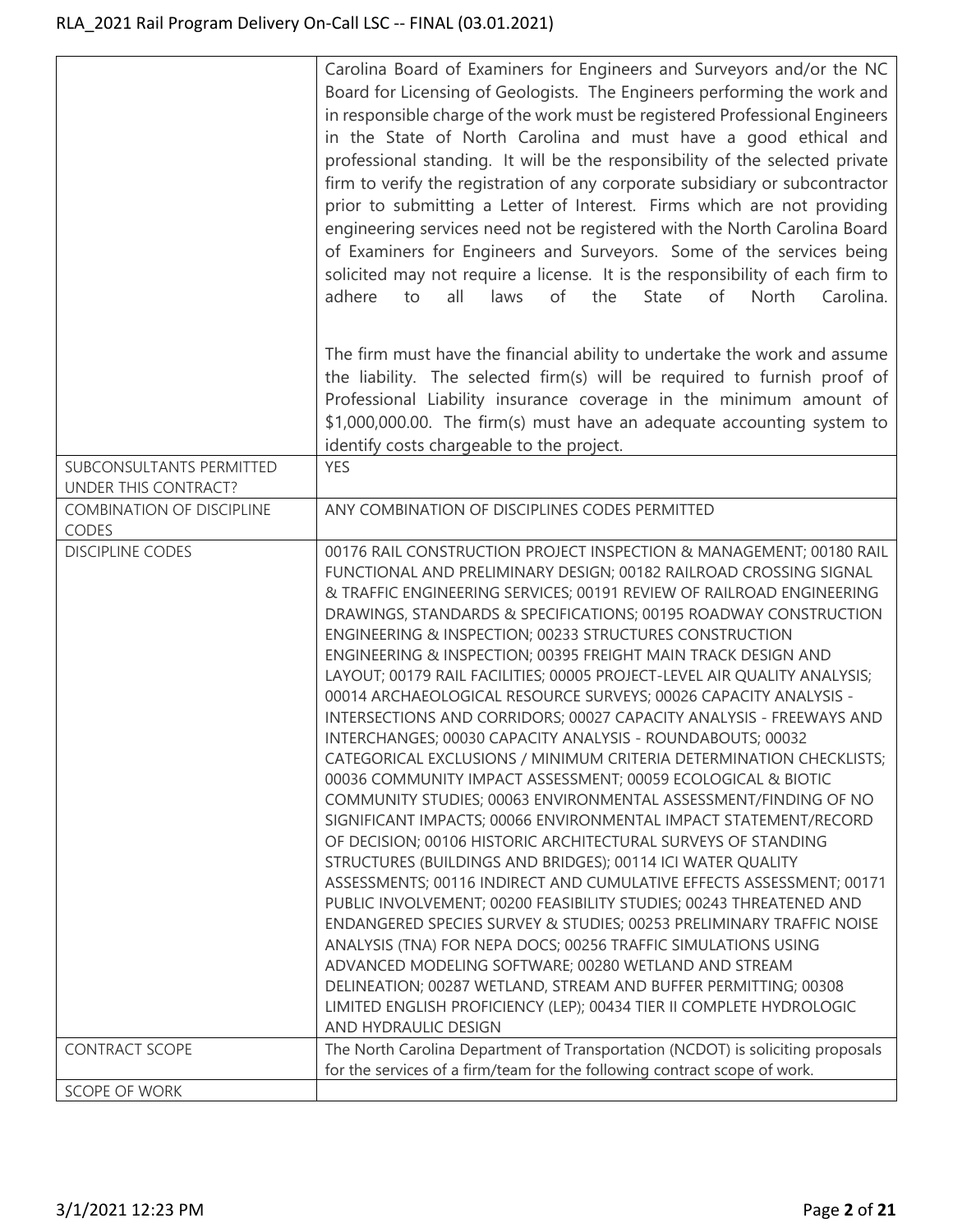# =======================

#### "SPECIAL SUBCONSULTANT NOTES"

Subconsultants ARE ALLOWED and may also be added throughout the life of the contract (as needed, and with justification). Firms (Prime and subconsultants) may also be awarded work, at the discretion of NCDOT, and with justification, for any newly acquired prequalifications (from those listed above) through the lifetime of the contract. Firms (Prime and subconsultants) shall be prequalified for discipline codes associated with the work areas before being allowed to work in those areas.

====================================================

==================================================== =======================

**Pre-proposal and SPSF Session for Rail Program Delivery Advertisement** The Department will hold a pre-proposal and SPSF information session via Microsoft Teams on Wednesday, 3/17/2021. Participation in this meeting is not mandatory. The meeting will start promptly at 2pm and will be set up via MS Teams. Department staff will provide general information pertaining to the scope of this advertisement. Questions will be entertained until the Department judges that all questions have been addressed, or until 3pm, whichever comes first. All firms (whether SPSF or not) are welcome to attend. Firms must contact Mr. Greg Keel, PE (gkeel@ncdot.gov) of the Rail Division via e-mail to be added to the meeting. Firms must place the following in the Subject Line: **Pre-proposal and SPSF Teams Meeting for Rail Program Delivery**. If there is a special email address that should be entered in the calendar for the Teams meeting, Firms must notify Mr. Keel of that email address in their request to be added to the meeting. Otherwise, the address used for the meeting invitation will be that email of the meeting request. *Until Firms receive a calendar invitation to the SPSF session, they should not assume that their email has been received or read. Firms are responsible for ensuring they have received an invitation to the meeting.*

## **NOTE**

Other discipline codes may be required throughout the life of the contract(s), based on Division need/workload. The prequalification(s) for any future required discipline code(s) will be reviewed on a project-specific basis and upon Division request and may not be held by all (sub)consultants selected for this contract. These future required discipline codes are not currently known and will not be used in the selection process for this current RFLOI.

The Rail Division is occasionally asked to address issues that were not anticipated at the time of advertisement and that require special services or services beyond the capacity of existing teams. In these and other cases, and at Rail Division's discretion, subconsultants will be allowed to be submitted at a later date. This future work is not currently known and will not be used in the selection process for this current RFLOI. In response to this RFLOI, teams should gather all members needed in order to address the scope they intend to pursue. Selections will be based on teams' abilities to address the scope as described herein. Teams should not depend on the use of future subconsultants in order to be selected.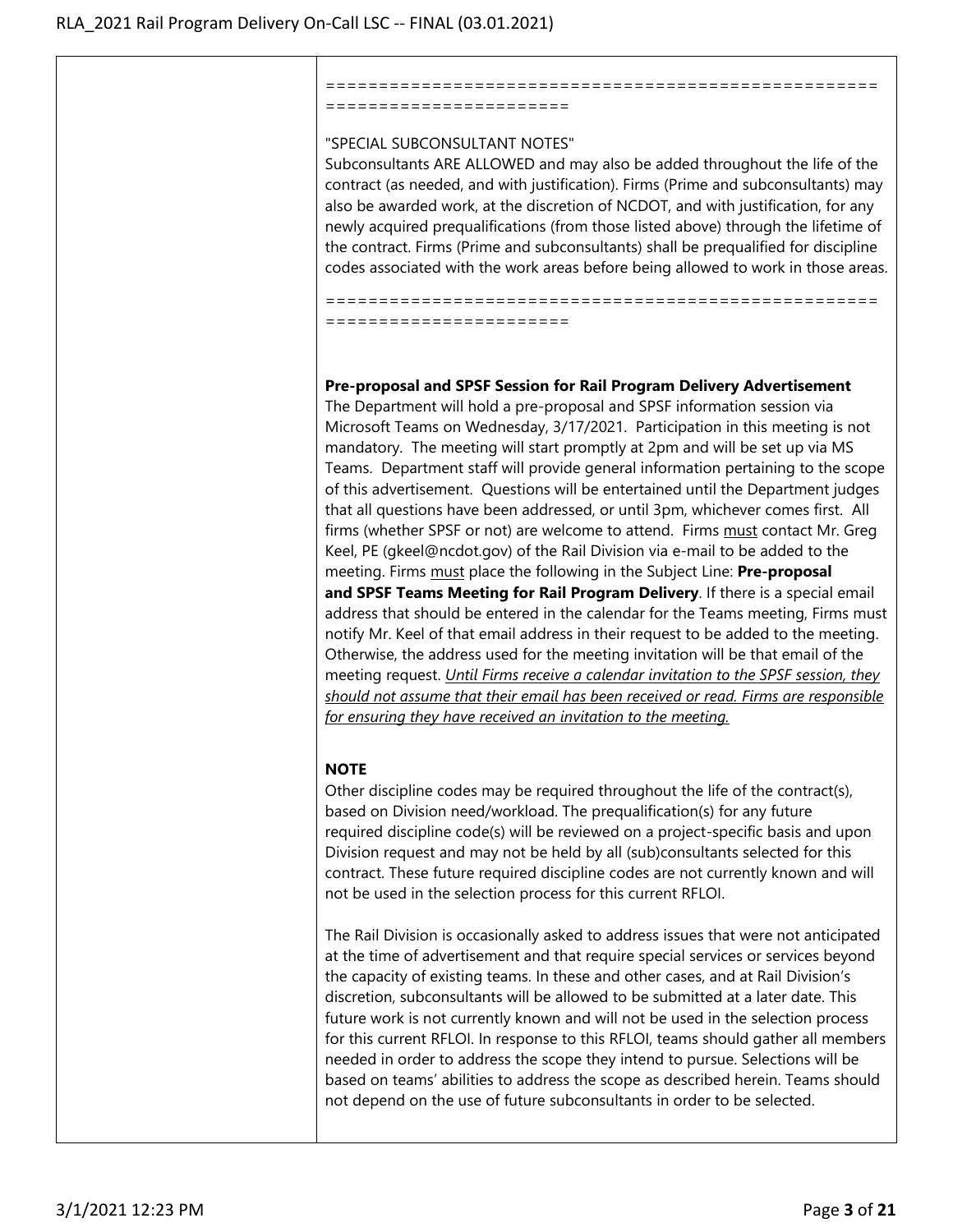| <b>GENERAL RAIL ENGINEERING SERVICES</b>                                                                                                                                                                                                                                                      |
|-----------------------------------------------------------------------------------------------------------------------------------------------------------------------------------------------------------------------------------------------------------------------------------------------|
| The primary and/or subconsultant firm(s) (if Subconsultants are allowed<br>this<br>RFLOI)<br>shall be pre-<br>under<br>qualified to perform ANY COMBINATION of "RAIL UNITS" of the discipli<br>ne codes listed below for General Rail Engineering Services. Discipline<br>Codes required are: |
| Rail Design Unit Scope Codes                                                                                                                                                                                                                                                                  |
| Required codes (MUST HAVE ALL of these Discipline Codes to be<br>considered)                                                                                                                                                                                                                  |
| Rail Functional and Preliminary Design<br>00180<br>٠<br>00191<br>Review of Railroad Engineering Drawings, Stand<br>٠<br>ards & Specifications<br>00395<br>Freight Main Track Design and Layout<br>٠                                                                                           |
| <b>Rail Construction Unit Scope Codes</b>                                                                                                                                                                                                                                                     |
| Required codes (MUST HAVE ALL of these Discipline<br>Codes to be considered)                                                                                                                                                                                                                  |
| 00176<br>Rail Construction Project Inspection<br>٠<br>& Management<br>00195<br>Roadway Construction Engineering<br>٠<br>& Inspection<br>00233<br><b>Structures Construction Engineering</b><br>٠<br>& Inspection                                                                              |
| Rail Signals Unit Scope Codes                                                                                                                                                                                                                                                                 |
| Required code (MUST HAVE this Discipline Code<br>to be considered)                                                                                                                                                                                                                            |
| 00182<br>Railroad Crossing Signal & Traffic<br><b>Engineering Services</b>                                                                                                                                                                                                                    |
| Note, teams MUST HAVE the required codes for the given scope or<br>scopes that they desire to pursue. Optional codes are only required if that<br>is the work you intend to perform.                                                                                                          |
| .OPTIONAL CODES ARE IN ADDITION TO THE REQUIRED CODES FOR<br>EACH UNIT.                                                                                                                                                                                                                       |
| Rail Design Unit Scope Codes                                                                                                                                                                                                                                                                  |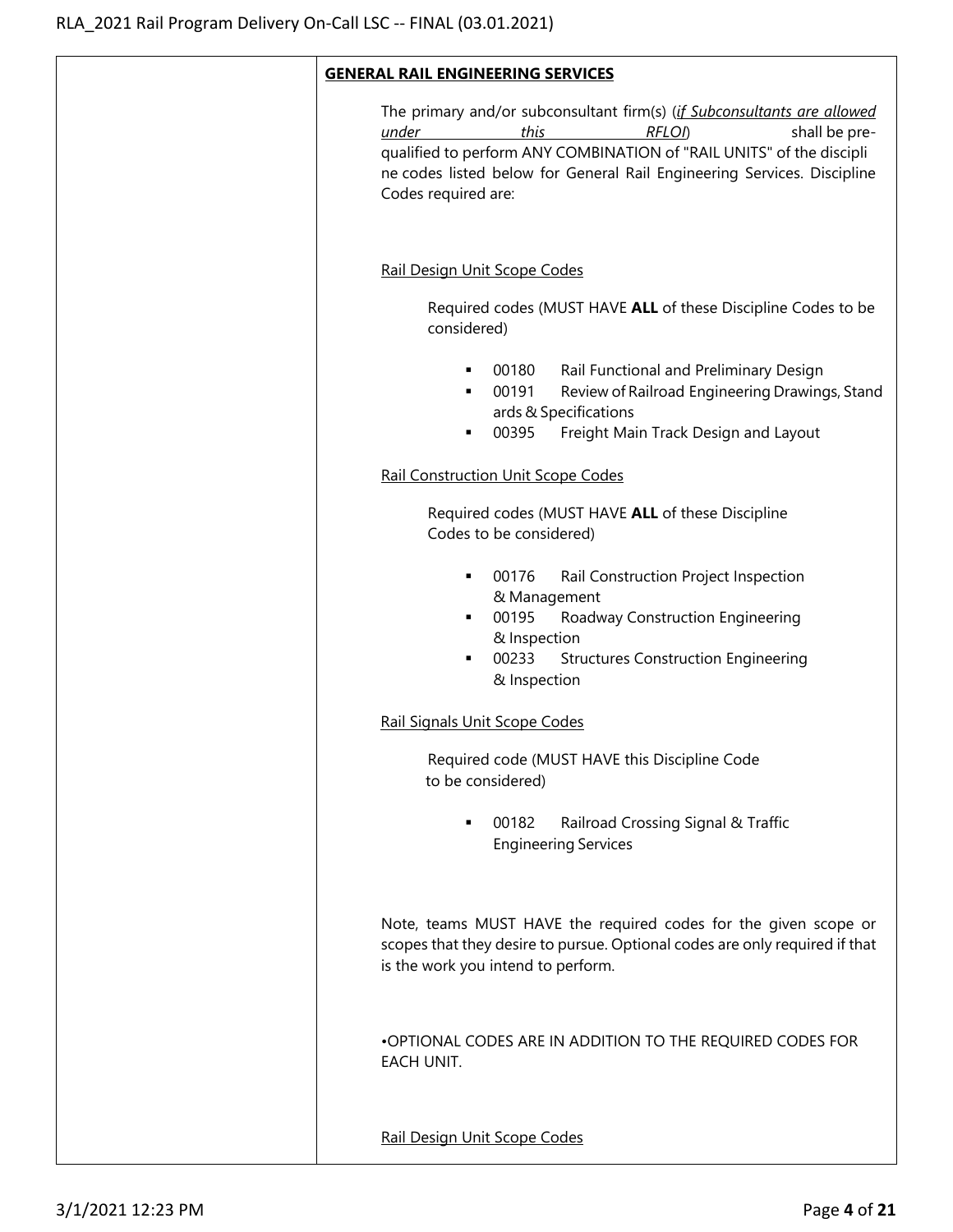| Opti       |                           |                                                    |
|------------|---------------------------|----------------------------------------------------|
|            | ο                         |                                                    |
|            | n                         |                                                    |
|            | а                         |                                                    |
|            | l                         |                                                    |
|            | с                         |                                                    |
|            | ο                         |                                                    |
|            | d                         |                                                    |
|            | е                         |                                                    |
|            | S                         |                                                    |
|            |                           |                                                    |
| $\circ$    | 00024                     | Bridges - Spans Under 200'                         |
| $\circ$    | 00070                     | Erosion and Sediment Control Design                |
| O          | 00173                     | Public Water Distribution Systems                  |
| O          | 00174                     | <b>Public Water Transmission Systems</b>           |
| $\circ$    | 00178                     | Rail Corridor Traffic Modeling & Capacity          |
| $\circ$    | 00183                     | Railroad Communications and Signal System Design   |
| $\circ$    | 00201                     | Rural Roadway Design                               |
| $\circ$    | 00203                     | Sanitary Sewer Collection Systems                  |
| $\circ$    | 00204                     | Sanitary Sewer Outfall Systems                     |
| $\circ$    | 00207                     | Signal Design                                      |
|            | 00247                     | Traffic Management Plan - Level 3 and 4            |
| $\circ$    | 00252                     | <b>Traffic Impact Studies</b>                      |
| O          | 00257                     |                                                    |
| O          | 00270                     | Train Performance & Rail Line Capacity Analysis    |
| $\circ$    |                           | Utility Coordination                               |
| $\circ$    | 00287<br>00294            | Wetland, Stream and Buffer Permitting              |
| $\circ$    |                           | Roadway Foundation Investigation & Design          |
| O          | 00295                     | Structure Foundation Investigation & Design        |
| $\circ$    | 00329                     | Electrical & Mechanical Design for Moveable Bridge |
|            | Systems                   |                                                    |
| $\circ$    | 00394                     | Industrial and Yard Track Design and Layout        |
| $\circ$    | 00396                     | Innercity Passenger and HSR Design and Layout      |
| O          | 00397                     | Rail Transit Design and Plans Review               |
| O          | 00433                     | Tier I Basic Hydrologic and Hydraulic Design       |
| O          | 00434                     | Tier II Complete Hydrologic and Hydraulic Design   |
| $\circ$    | 00468                     | Railroad Information & Data Acquisition Liaison    |
| $\circ$    | 00476                     | Rail Facilities Track Design                       |
| $\circ$    | 00483                     | Rail Engineering Contracts and Agreements and      |
|            | <b>Business Practices</b> |                                                    |
| $\circ$    | 00494                     | Passenger Station Site Design                      |
| $\circ$    | 00529                     | Pipe Inspection                                    |
|            |                           |                                                    |
|            |                           |                                                    |
|            |                           |                                                    |
|            |                           | <b>Rail Construction Unit Scope Codes</b>          |
|            |                           |                                                    |
| Optional c | ode                       |                                                    |
|            |                           |                                                    |
|            | S                         |                                                    |
|            |                           |                                                    |
| $\circ$    | 00041                     | Rail Construction Administration                   |
| $\circ$    | 00092                     | GPS                                                |
| O          | 00104                     | <b>High Density Laser Scanner</b>                  |
| O          | 00112                     | Hydrographic Surveys                               |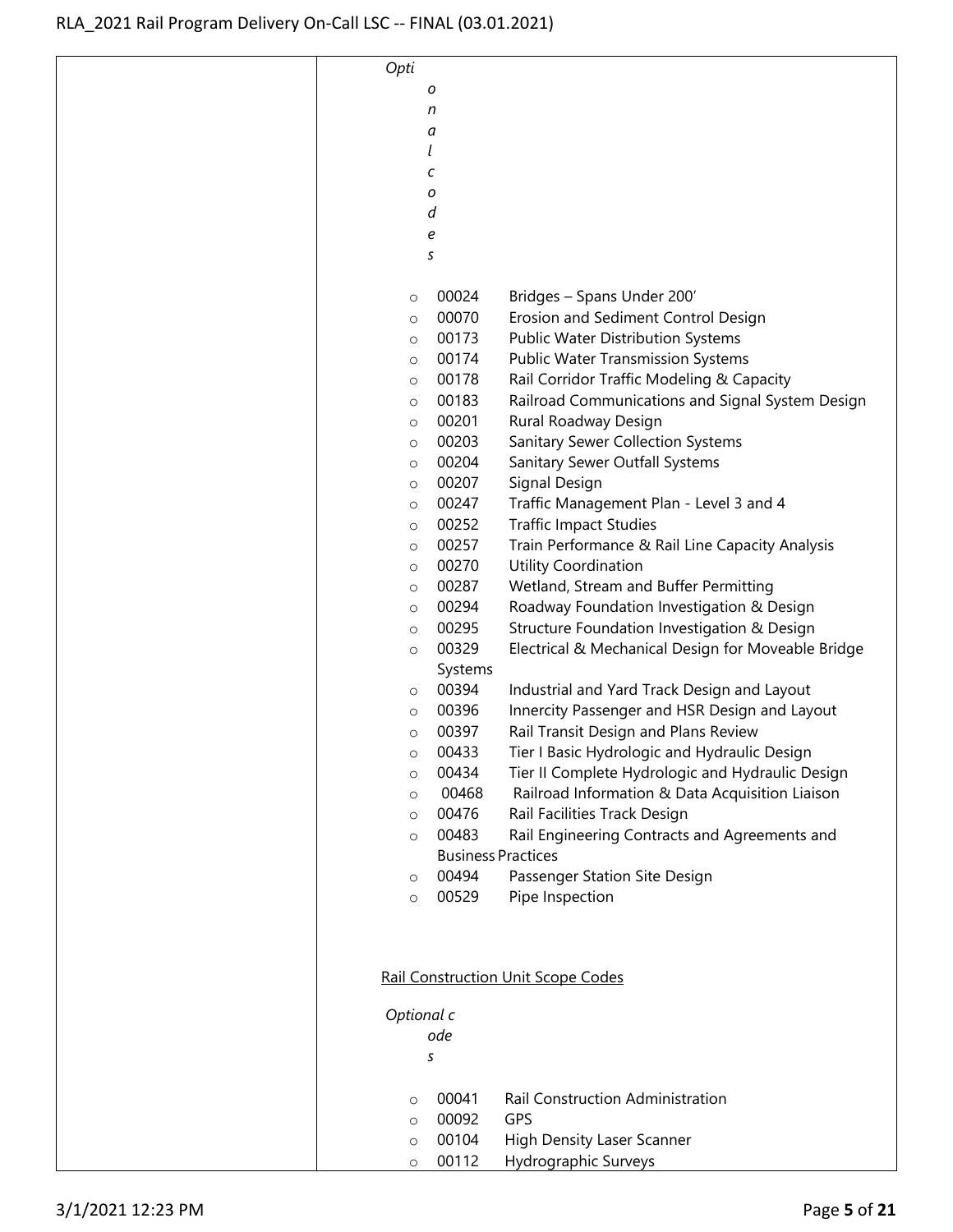| Review of Railroad Engineering Drawings, Standards & S<br>00191<br>$\circ$                                                                                                                                                                                                                                    |
|---------------------------------------------------------------------------------------------------------------------------------------------------------------------------------------------------------------------------------------------------------------------------------------------------------------|
| pecifications                                                                                                                                                                                                                                                                                                 |
| 00199<br>Route Location Surveys<br>$\circ$                                                                                                                                                                                                                                                                    |
| 00235<br><b>SUE</b><br>$\circ$                                                                                                                                                                                                                                                                                |
| 00289<br>Signal Systems Inspection<br>$\circ$                                                                                                                                                                                                                                                                 |
| 00304<br>Rock Blasting Evaluation & Design<br>$\circ$                                                                                                                                                                                                                                                         |
| Inspection of Structural Steel & Various Other Metal<br>00443<br>$\circ$                                                                                                                                                                                                                                      |
| Products                                                                                                                                                                                                                                                                                                      |
| 00524<br>Inspection of Asphalt Pavement Placement<br>$\circ$                                                                                                                                                                                                                                                  |
| 00527<br><b>General Sampling Services</b><br>$\circ$                                                                                                                                                                                                                                                          |
| Construction Contract Claims Analysis*                                                                                                                                                                                                                                                                        |
|                                                                                                                                                                                                                                                                                                               |
| Critical Path Method (CPM) Scheduling*                                                                                                                                                                                                                                                                        |
| * In that these last two items are no longer among the<br>Department's prequalification codes, qualifications will be<br>determined based on information provided in the Letter of<br>Interest.                                                                                                               |
| Rail Signals Unit Scope Codes                                                                                                                                                                                                                                                                                 |
| Optional codes                                                                                                                                                                                                                                                                                                |
| 00183<br>Railroad Communications and Signal System Design<br>$\circ$<br>00289<br>Signal Systems Inspection<br>$\circ$                                                                                                                                                                                         |
| <b>SCOPE OF WORK</b>                                                                                                                                                                                                                                                                                          |
|                                                                                                                                                                                                                                                                                                               |
|                                                                                                                                                                                                                                                                                                               |
| The Department is soliciting proposals for the services of a firm/team for<br>the following contract scope of work. Within General Rail Engineering<br>Services, consultant teams may submit in one, two, or three of the<br>general scope areas of Rail Design, Rail Construction, or Rail Signals<br>units. |
| <b>Rail Design Unit Scope</b>                                                                                                                                                                                                                                                                                 |
|                                                                                                                                                                                                                                                                                                               |
| Provide rail project management and technical<br>А.<br>support.                                                                                                                                                                                                                                               |
| В.<br>Evaluate existing track, structures, and, railroad<br>signaling systems infrastructure.                                                                                                                                                                                                                 |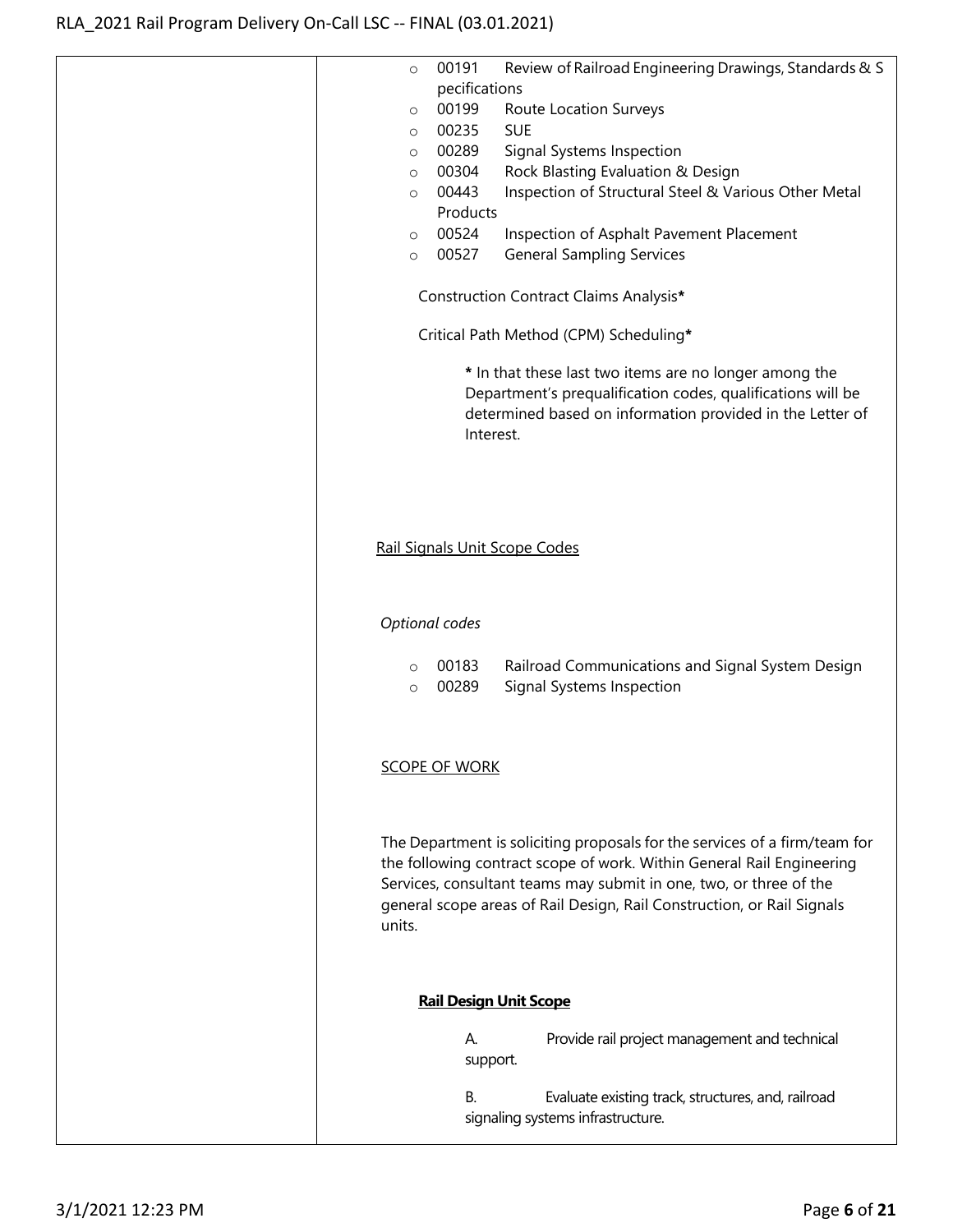| Prepare track and structure designs and associated<br>C.                                                                                                                                                                                        |
|-------------------------------------------------------------------------------------------------------------------------------------------------------------------------------------------------------------------------------------------------|
| preliminary and final plans, specifications, and estimates (PS&E).                                                                                                                                                                              |
| Prepare roadway and structure designs and<br>D.                                                                                                                                                                                                 |
| associated preliminary and final PS&E for roadways associated with<br>rail corridor projects.                                                                                                                                                   |
| Е.<br>Prepare and/or review railroad communications and<br>signal system designs and associated preliminary and final PS&E.                                                                                                                     |
| F.<br>Prepare railroad standards, specifications, details, and<br>construction documents.                                                                                                                                                       |
| Prepare and review agreements and other related<br>G.<br>documents for submittal to railroads, municipalities, and others.                                                                                                                      |
| Review engineering drawings, plans, and<br>Η.<br>specifications developed by others for railroad related projects.                                                                                                                              |
| Prepare and review rail transit design and PS&E.<br>I.                                                                                                                                                                                          |
| Perform rail corridor traffic modeling and capacity<br>J.<br>analysis.                                                                                                                                                                          |
| К.<br>Perform engineering feasibility studies for rail corridor<br>projects.                                                                                                                                                                    |
| Develop and review contract language and special<br>provisions that address the complexities of rail project<br>implementation, long-term maintenance of improvements, rights<br>of investment, and continued control of infrastructure assets. |
| М.<br>Coordinate, develop, and review grant application<br>packages and Congressional earmark requests.                                                                                                                                         |
| Provide program management support for federal<br>N.<br>grant programs.                                                                                                                                                                         |
| Develop and review supporting documents for federal<br>O.<br>grant, earmark, and state fiscal expansion budget requests.                                                                                                                        |
| P.<br>Review invoices for railroad construction projects to<br>ensure that project funds are being utilized in accordance with all<br>applicable regulations, statutes, and agreements.                                                         |
| Q.<br>Manage administrative services as it relates to<br>professional service firms; interns, Transportation Engineering<br>Associates, and other similar short term Division employees.                                                        |
| R.<br>Assist with contract creation and with other<br>administrative duties as assigned.                                                                                                                                                        |
| <b>Rail Construction Unit Scope</b>                                                                                                                                                                                                             |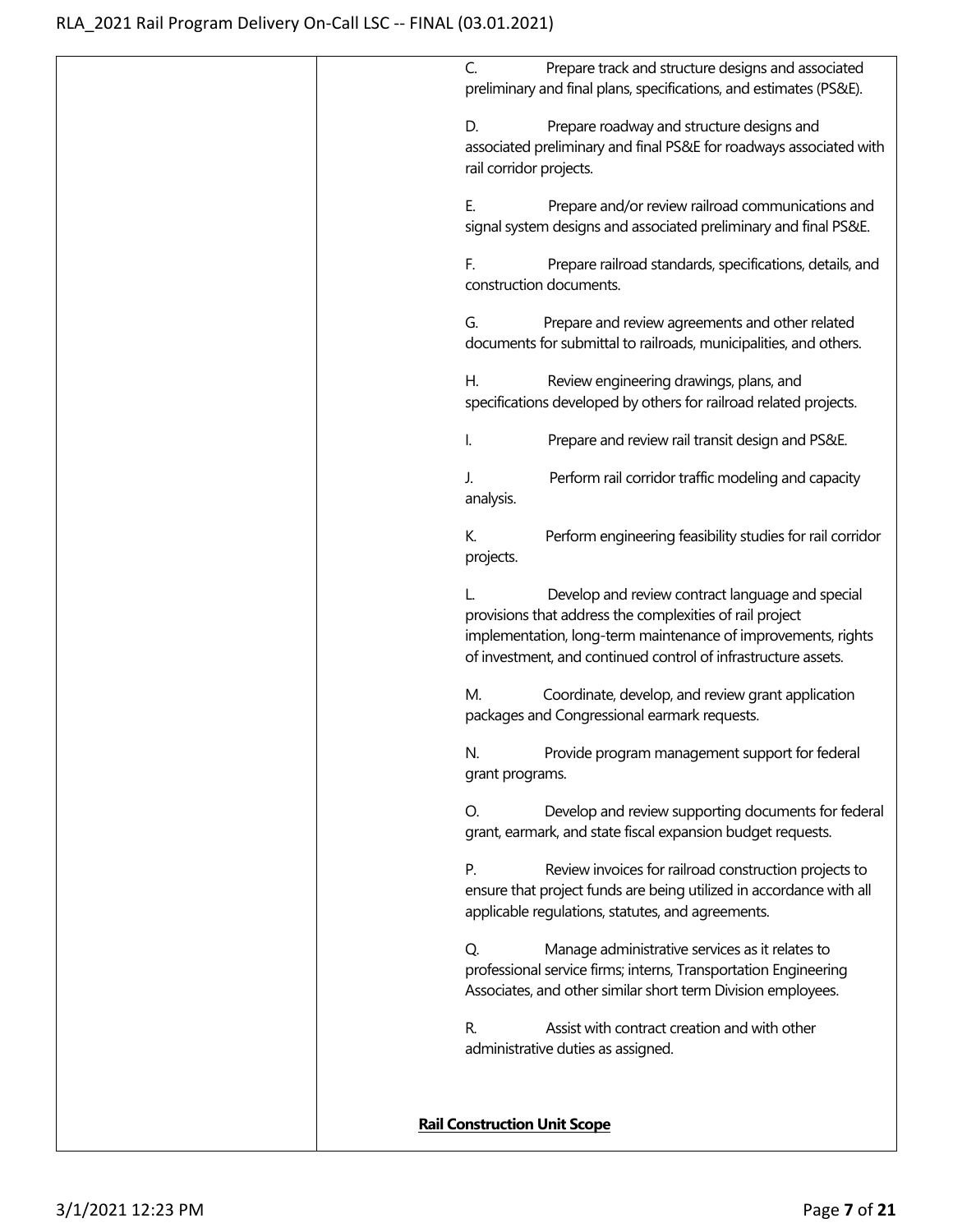|         | Provide construction oversight, engineering, testing,<br>А.<br>inspection, and management.                                                                                                                    |
|---------|---------------------------------------------------------------------------------------------------------------------------------------------------------------------------------------------------------------|
|         | Review invoices for railroad construction projects to<br>В.<br>ensure that project funds are being utilized in accordance with all<br>applicable regulations, statutes, and agreements.                       |
|         | Develop and/or coordinate schedules for rail<br>C.<br>construction projects.                                                                                                                                  |
|         | D.<br>Provide in-construction utility location and relocation<br>coordination services.                                                                                                                       |
|         | <b>Rail Signals Unit Scope</b>                                                                                                                                                                                |
|         | Prepare railroad crossing signal civil plans and<br>А.<br>specifications.                                                                                                                                     |
|         | Prepare railroad crossing signal electrical engineering<br>В.<br>plans and specifications.                                                                                                                    |
|         | C.<br>Prepare signing, pavement marking, and highway<br>traffic control signal plans and specifications.                                                                                                      |
|         | D.<br>Prepare maintenance of traffic plans and<br>specifications.                                                                                                                                             |
|         | Е.<br>Prepare and/or review railroad communications and<br>signal system designs and associated preliminary and final PS&E.                                                                                   |
|         | F.<br>Construction inspection of railroad crossing signals<br>and/or rail-highway improvements for conformance to NCDOT Rail<br>Division specifications, standards, plans, estimates, and other<br>documents. |
|         | Review, comment on, and revise signal estimates, and<br>G.<br>develop final railroad estimates with contingencies.                                                                                            |
|         | <b>OPERATIONS AND FACILITIES DESIGN AND MANAGEMENT</b>                                                                                                                                                        |
|         | The primary firm and any/all subconsultant(s) shall be pre-qualified to<br>perform ANY COMBINATION of the discipline codes for the RAIL<br>DIVISION. Discipline Codes required are:                           |
| $\circ$ | Rail Facilities<br>00179                                                                                                                                                                                      |
|         | The following work codes are optional. Firm/teams submitting are not<br>required to provide any or all of these codes. The purpose of the optional                                                            |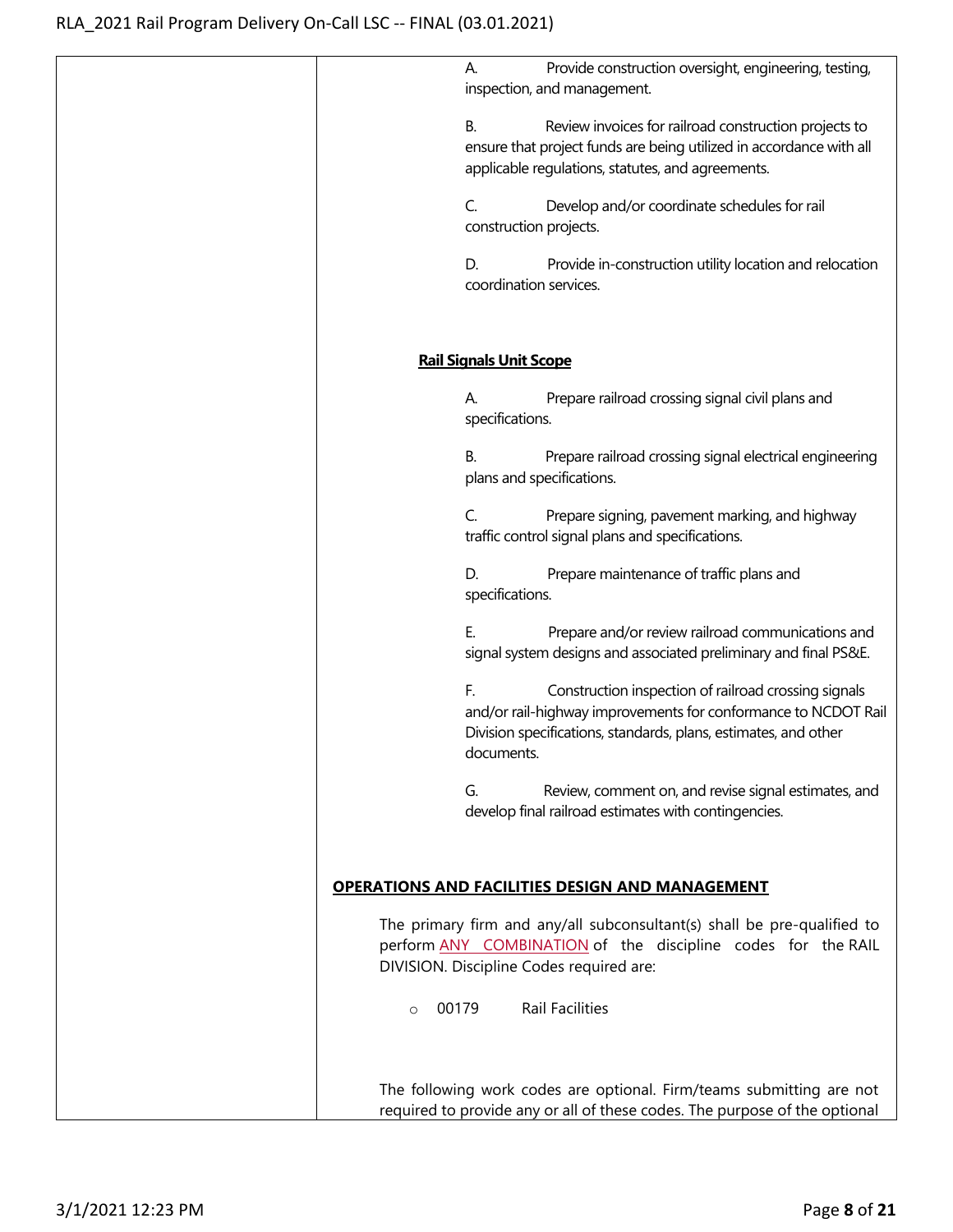codes is to provide the Rail Division with additional capacity in these select areas if needed. o 00023 Bridges – Spans Over 200' o 00024 Bridges – Spans Under 200' o 00107 Historic Passenger Station Renovations o 00137 Maintenance Facility o 00147 Passenger Platform o 00148 Passenger Station Design o 00177 Rail Corridor Maintenance Assessments, Surveys and Lease Studies o 00181 Rail Sidings o 00201 Rural Roadway Design o 00269 Urban Roadway Design o 00433 Tier I Basic Hydrologic and Hydraulic Design o 00469 Rail Car Lean Tests/High Cant Deficiency o 00471 Rail Ride Quality Testing o 00472 Rail Lighting/Signage Testing o 00473 Rail Fire Safety Analysis o 00475 Positive Train Control (PTC) for Locomotives o 00476 Rail Facilities Track Design o 00477 Rail Architectural Services o 00478 Rail Reliability Centered Maintenance (RCM)

### SCOPE OF WORK

The Department is soliciting proposals for the services of a firm/team for the following contract scope of work:

- **1.** Passenger station design including architecture and engineering
- **2.** Historic passenger station renovations including architecture and engineering
- **3.** Rail operations & rail maintenance facilities design to include, but not limitedto:
	- o Track design and layout appurtenant to stations and facilities or state-owned corridors
	- o Bridge/trestle design appurtenant to stations and facilities or state-owned corridors
	- o Grade crossing design appurtenant to stations and facilities or state-owned corridors
	- o Drainage design appurtenant to stations and facilities or state-owned corridors
	- o Passenger platforms
- 4. Rail operations construction administration and project management
- 5. State-owned rail corridor assistance
	- o Assessments, surveys, and lease studies
	- o Property management
- 6. Historic architecture assistance (non-NEPA)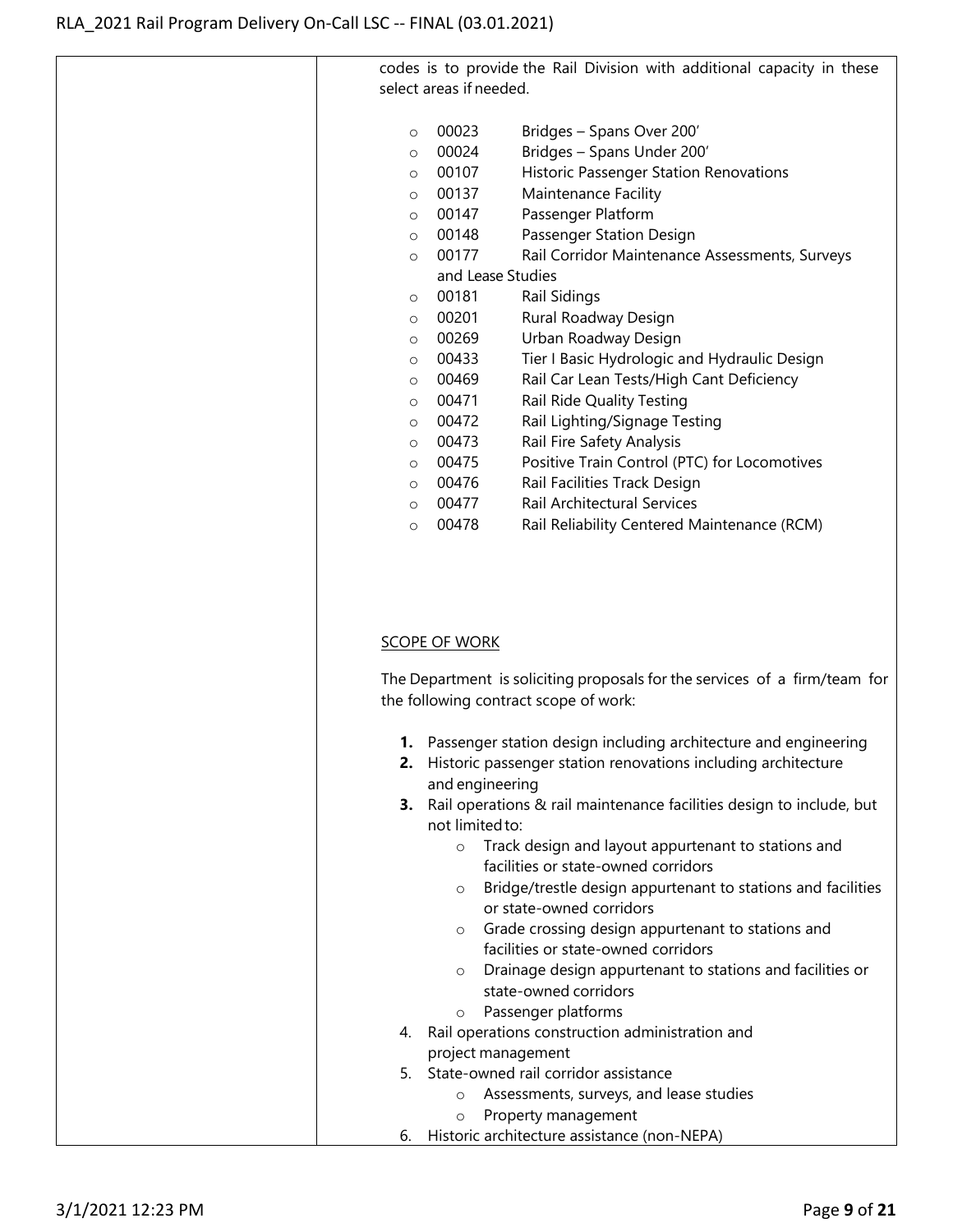| 7. Studies and analyses with regard to passenger train equipment<br>(discipline codes 469-473 and 475 apply)<br>** Studies and analyses with regard to passenger train operations,<br>8.<br>schedules, modeling and related issues.<br>Support services for the Positive Train Control Development Plan<br>9.<br>(discipline code 475 applies)<br>10. Locomotive and railcar design (FRA Compliance) (discipline codes<br>469-473 and 475 apply)<br>11. Locomotive and railcar testing (FRA Compliance) (discipline codes<br>469-473 and 475 apply)<br>12. Assessments for (discipline code 478 applies)<br>Facilities maintenance<br>$\circ$<br>Locomotive maintenance<br>$\circ$<br>Railcar maintenance<br>$\circ$                                                                                                                                                                                                                                                                                                                                                                                                                                       |
|------------------------------------------------------------------------------------------------------------------------------------------------------------------------------------------------------------------------------------------------------------------------------------------------------------------------------------------------------------------------------------------------------------------------------------------------------------------------------------------------------------------------------------------------------------------------------------------------------------------------------------------------------------------------------------------------------------------------------------------------------------------------------------------------------------------------------------------------------------------------------------------------------------------------------------------------------------------------------------------------------------------------------------------------------------------------------------------------------------------------------------------------------------|
| ** For this item (Task #8), qualifications will be determined based<br>on the information provided in the LOI. Following are further<br>details describing this task.                                                                                                                                                                                                                                                                                                                                                                                                                                                                                                                                                                                                                                                                                                                                                                                                                                                                                                                                                                                      |
| The Rail Division desires to determine the staffing levels<br>required at rail stations statewide to reliably and efficiently<br>carry on business operations without undermining quality<br>and customer service. It also seeks to determine customer<br>experiences with regard to such services as WIFI and vendor<br>operations. The analysis will evaluate whether service<br>objectives are being met, understand the extent to which<br>roles and duties are being fulfilled, and identify opportunities<br>to improve efficiency and reduce costs. Ultimately, the goal<br>of this effort is to find a balanced level of staffing needed to<br>sufficiently provide the level of service desired and perform<br>value-added functions at intercity passenger train stations.<br>The study will not only evaluate stations that are served by<br>the Carolinian and Piedmont, but also by other Amtrak<br>passenger rail service within North Carolina. The<br>development and modification of passenger train operations<br>related to adding additional passenger trains in the future<br>and/or modifying existing schedules may also be needed. |
| Each team must specify, from the task list above, the task(s) for<br>which it is requesting consideration.                                                                                                                                                                                                                                                                                                                                                                                                                                                                                                                                                                                                                                                                                                                                                                                                                                                                                                                                                                                                                                                 |
| The work will be performed throughout the State and firms will be<br>used on an as- needed basis to expedite work. There is no<br>guarantee that selected firms will be assigned work over the<br>contract period. The contract amounts have not been determined.<br>The contract amount will not be used as outstanding workload.<br>Outstanding workload will only count if work is assigned.                                                                                                                                                                                                                                                                                                                                                                                                                                                                                                                                                                                                                                                                                                                                                            |
| <b>GENERAL RAIL ENVIRONMENTAL SERVICES</b>                                                                                                                                                                                                                                                                                                                                                                                                                                                                                                                                                                                                                                                                                                                                                                                                                                                                                                                                                                                                                                                                                                                 |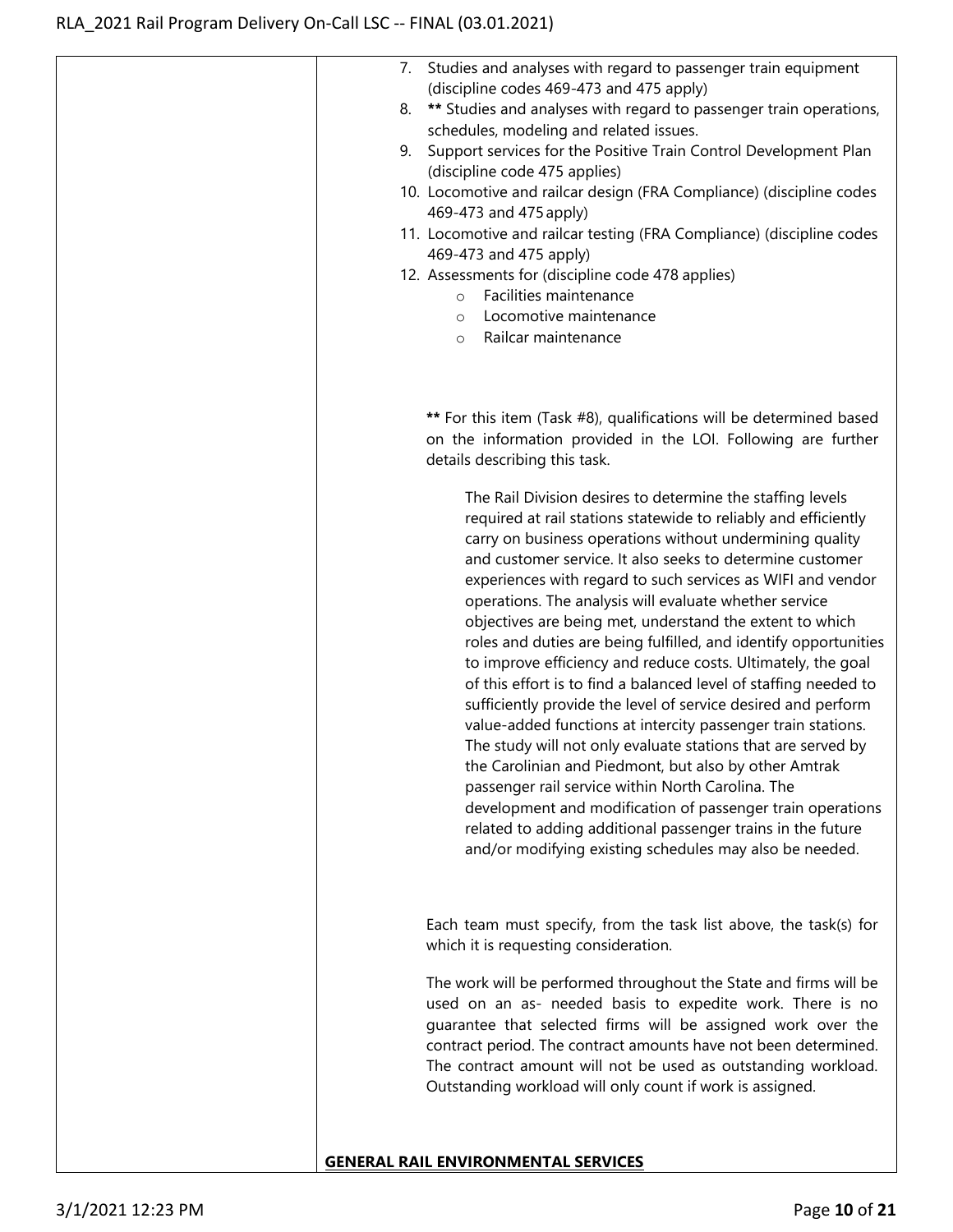The primary and/or subconsultant firm(s) (*if Subconsultants are allowed under this RFLOI*) shall be pre-qualified to perform ANY COMBINATION of the work codes listed below for the Rail Division. Work Codes required are:

- o 00005 Project-Level Air Quality Analysis
- o 00014 Archaeological Resource Surveys
- o 00026 Capacity Analysis Intersections and Corridors
- o 00027 Capacity Analysis Freeways and Interchanges
- o 00030 Capacity Analysis Roundabouts
- o 00032 Categorical Exclusions / Minimum Criteria Determination Checklists
- o 00036 Community Impact Assessment
- o 00059 Ecological & Biotic Community Studies
- o 00063 Environmental Assessment/Finding of No Significant Impacts
- o 00066 Environmental Impact Statement/Record of Decision
- o 00106 Historic Architectural Surveys of Standing Structures (Buildings and Bridges)
- o 00114 ICI Water Quality Assessments
- o 00116 Indirect and Cumulative Effects Assessment
- o 00171 Public Involvement
- o 00200 Feasibility Studies
- o 00243 Threatened and Endangered Species Survey & Studies
- o 00253 Preliminary Traffic Noise Analysis (TNA) for NEPA Documents
- o 00256 Traffic Simulations Using Advanced Modeling Software
- o 00280 Wetland and Stream Delineation
- o 00287 Wetland, Stream and Buffer Permitting
- o 00308 Limited English Proficiency (LEP)
- o 00434 Tier II Complete Hydrologic and Hydraulic Design
- o **\*\*\*** Market Analysis and Return on Investment Studies

**\*\*\*** This item is preferred and desired but not required. Qualifications will be determined based on the information provided in the LOI.

> Market Analysis/Return on Investment is defined by determining the market for a product or industry, stakeholders and background research, determining transportation logistics, determining infrastructure to support movements of goods. Conceptual design of infrastructure improvements with cost determination. Analyzing the positive outcome of improvements versus the calculated costs.

SCOPE OF WORK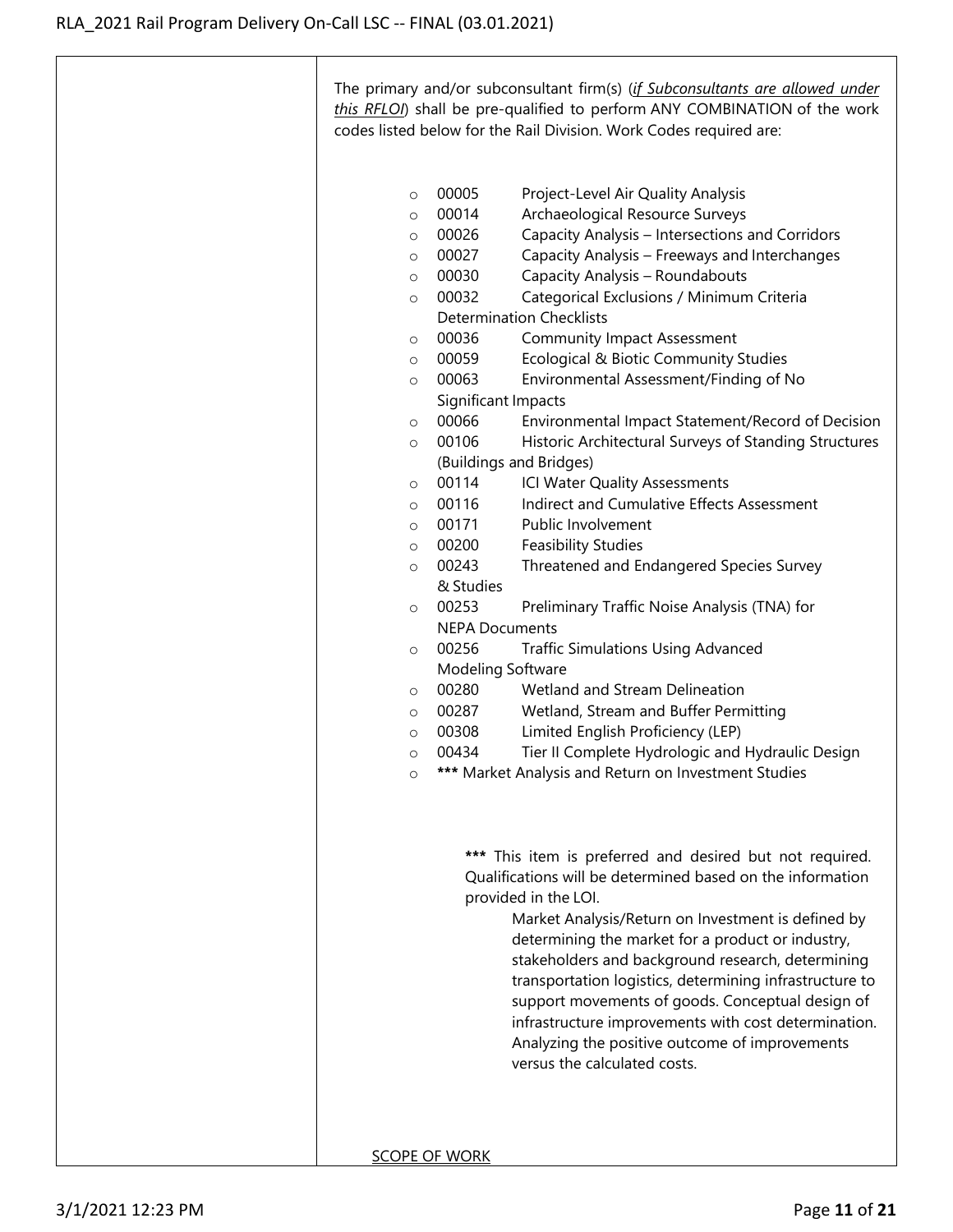|                                          | The Department is soliciting proposals for the services of a firm/team for<br>the following contract scope of work:                                                                                                                                                                                                                                                                                                                                                                                                                                                                                                                                                                                                                                                                                                                                                                                                                                                                                                                                                                                                           |
|------------------------------------------|-------------------------------------------------------------------------------------------------------------------------------------------------------------------------------------------------------------------------------------------------------------------------------------------------------------------------------------------------------------------------------------------------------------------------------------------------------------------------------------------------------------------------------------------------------------------------------------------------------------------------------------------------------------------------------------------------------------------------------------------------------------------------------------------------------------------------------------------------------------------------------------------------------------------------------------------------------------------------------------------------------------------------------------------------------------------------------------------------------------------------------|
|                                          | Rail environmental services may include, but are not limited to, the<br>following:                                                                                                                                                                                                                                                                                                                                                                                                                                                                                                                                                                                                                                                                                                                                                                                                                                                                                                                                                                                                                                            |
|                                          | Preparation of Categorical Exclusions<br>$\bullet$<br>Preparation of Environmental Assessments and FONSI's<br>Preparation of Environmental Impact Statements and Records of<br>Decisions<br>Traffic simulations using advanced modeling software<br>$\bullet$<br>Capacity analysis for freeways and interchanges, for intersections<br>$\bullet$<br>and corridors, and roundabouts<br>Archaeological resource surveys<br>$\bullet$<br>Air quality analysis<br>$\bullet$<br>Community impact assessment<br>$\bullet$<br>Historic architectural surveys of standing structures<br>$\bullet$<br>Public involvement<br>$\bullet$<br>Indirect and cumulative impact assessment<br>$\bullet$<br>Traffic noise analysis<br>$\bullet$<br>Limited English proficiency<br>$\bullet$<br>Ecological & biotic community studies<br>$\bullet$<br>ICI water quality assessments<br>$\bullet$<br>Threatened and endangered species<br>$\bullet$<br>Wetland and stream delineation<br>$\bullet$<br>Wetland, stream, and buffer permitting<br>$\bullet$<br>Feasibility studies<br>$\bullet$<br>Market analysis and return on investment studies |
| PROPOSED CONTRACT TERM                   | THREE (3) YEARS                                                                                                                                                                                                                                                                                                                                                                                                                                                                                                                                                                                                                                                                                                                                                                                                                                                                                                                                                                                                                                                                                                               |
| PROPOSED CONTRACT<br><b>EXTENSIONS</b>   | ONE (1) @ 1-YEAR                                                                                                                                                                                                                                                                                                                                                                                                                                                                                                                                                                                                                                                                                                                                                                                                                                                                                                                                                                                                                                                                                                              |
| PROPOSED CONTRACT PAYMENT<br><b>TYPE</b> | LUMP SUM and/or COST-PLUS Task Orders                                                                                                                                                                                                                                                                                                                                                                                                                                                                                                                                                                                                                                                                                                                                                                                                                                                                                                                                                                                                                                                                                         |
| NUMBER OF PAGES (#)                      | 25                                                                                                                                                                                                                                                                                                                                                                                                                                                                                                                                                                                                                                                                                                                                                                                                                                                                                                                                                                                                                                                                                                                            |
| NUMBER OF PAGES (words)                  | <b>TWENTY-FIVE</b>                                                                                                                                                                                                                                                                                                                                                                                                                                                                                                                                                                                                                                                                                                                                                                                                                                                                                                                                                                                                                                                                                                            |
| SUBMITTAL REQUIREMENTS                   | limited<br>to those<br>All<br>LOIs<br>pages prescribed in the above<br>are<br>sections 'NUMBER OF PAGES (#)' and 'NUMBER OF PAGES (words)' -<br>- inclusive of the cover sheet, and shall be typed on 8-1/2" x 11" sheets,<br>single-spaced, one-sided (RS-2 forms are not included in the page count).                                                                                                                                                                                                                                                                                                                                                                                                                                                                                                                                                                                                                                                                                                                                                                                                                       |
|                                          | LOIs containing more than those pages prescribed in the above<br>sections 'NUMBER<br><b>OF</b><br>PAGES (#)' and 'NUMBER<br><b>OF</b><br><b>PAGES</b><br>(words)' pages will not be considered.                                                                                                                                                                                                                                                                                                                                                                                                                                                                                                                                                                                                                                                                                                                                                                                                                                                                                                                               |
|                                          | DISCIPLINE CODES for each primary and/or subconsultant firm(s) (if<br>Subconsultants are allowed under this RFLOI) SHALL be listed on the<br>respective RS-2 FORMS (see section 'SUBMISSION ORGANIZATION<br><b>AND</b><br><b>REQUIREMENTS').</b><br><b>INFORMATION</b>                                                                                                                                                                                                                                                                                                                                                                                                                                                                                                                                                                                                                                                                                                                                                                                                                                                        |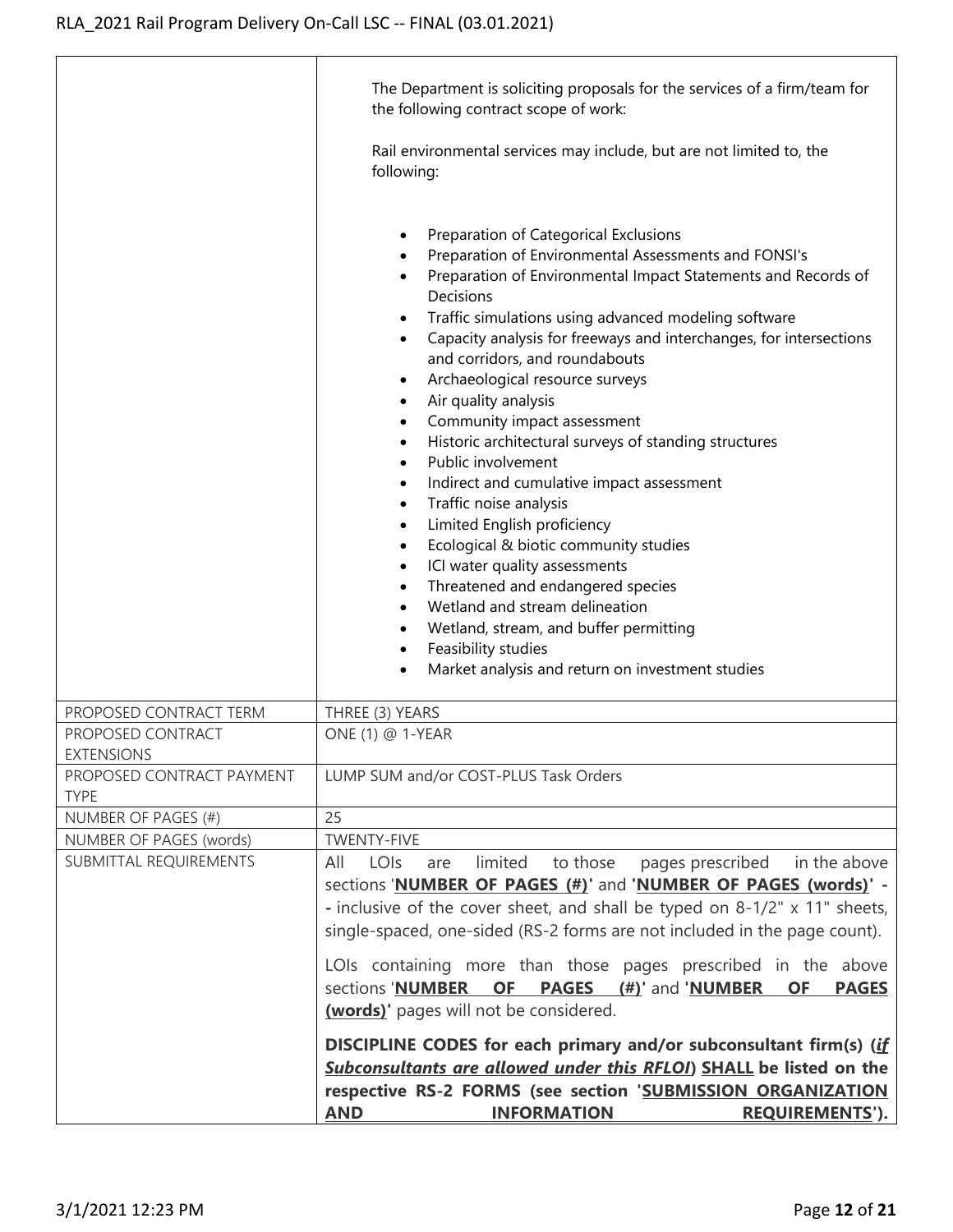## *ONLY ELECTRONIC LOIs WILL BE ACCEPTED.*

LOIs should be submitted in .pdf format using software such as Adobe, CutePDF PDF Writer, Docudesk deskPDF, etc.

================================================ ========================

NCDOT now utilizes its online **LOI S**ubmittal Management **S**ystem (LOISS) located at: [https://connect.ncdot.gov/site/psmu/default.aspx.](https://connect.ncdot.gov/site/psmu/default.aspx) To submit an LOI utilizing this system, the "submitting employee" at each "submitting Firm" must have their own, individual NCID (as a note, each prequalified Firm should already have an individual in the company with an  $NCID - as$ required by the online Prequalification System). NCIDs may be obtained at this website: <https://ncid.nc.gov/> (locked NCIDs may also be unlocked via the self-service portion of the NCID website). Once the "submitting employee" has their completed NCID, they may proceed to upload their firm's LOI to NCDOT's LOISS. This site is very similar to other web-based upload and form-fill sites.

**NCID sync issues – Help contact:** Once a user has an NCID (whether prior to this advertisement, or pursuant to this advertisement) and said user receives an error message, or has issues, when attempting to login to LOISS, please contact NCDOT - CM Support at dot.cmsupport@ncdot.gov to have your NCID synchronized. Please explain that you are trying to access the LOISS application on the PSMU site and include your NCID (do not include your password) and the error message you are receiving. This syncing of your NCID to LOISS should be a one-time occurrence. Firms' users are urged to **early** create an NCID (if needed) and have it synced with LOISS (if necessary) to avoid any potential delays or missed deadlines when submitting your firm's LOI.

**NCDOT strongly urges Firms to use Google Chrome browser to access LOISS in order to ensure the best experience possible.**

Once logged into LOISS, the Firm should locate and click the 'LOI Submission' button in the left menu bar. After clicking the 'LOI Submission' button, the Firm should identify the specific Opportunity for which they wish to submit an LOI. The Firm will click the link for their desired Opportunity, and **UPLOAD** one copy of their LOI, as a .pdf file, to NCDOT's LOISS at the Advertisement/Opportunity-Specific 'LOI Submittal' LINK shown in the section above entitled '**LETTER of INTEREST (LOI) Submittal Link**'.

Your Firm's Letter of Interest (LOI) may be uploaded at the Advertisement/Opportunity-Specific 'LOI Submittal' LINK for this specific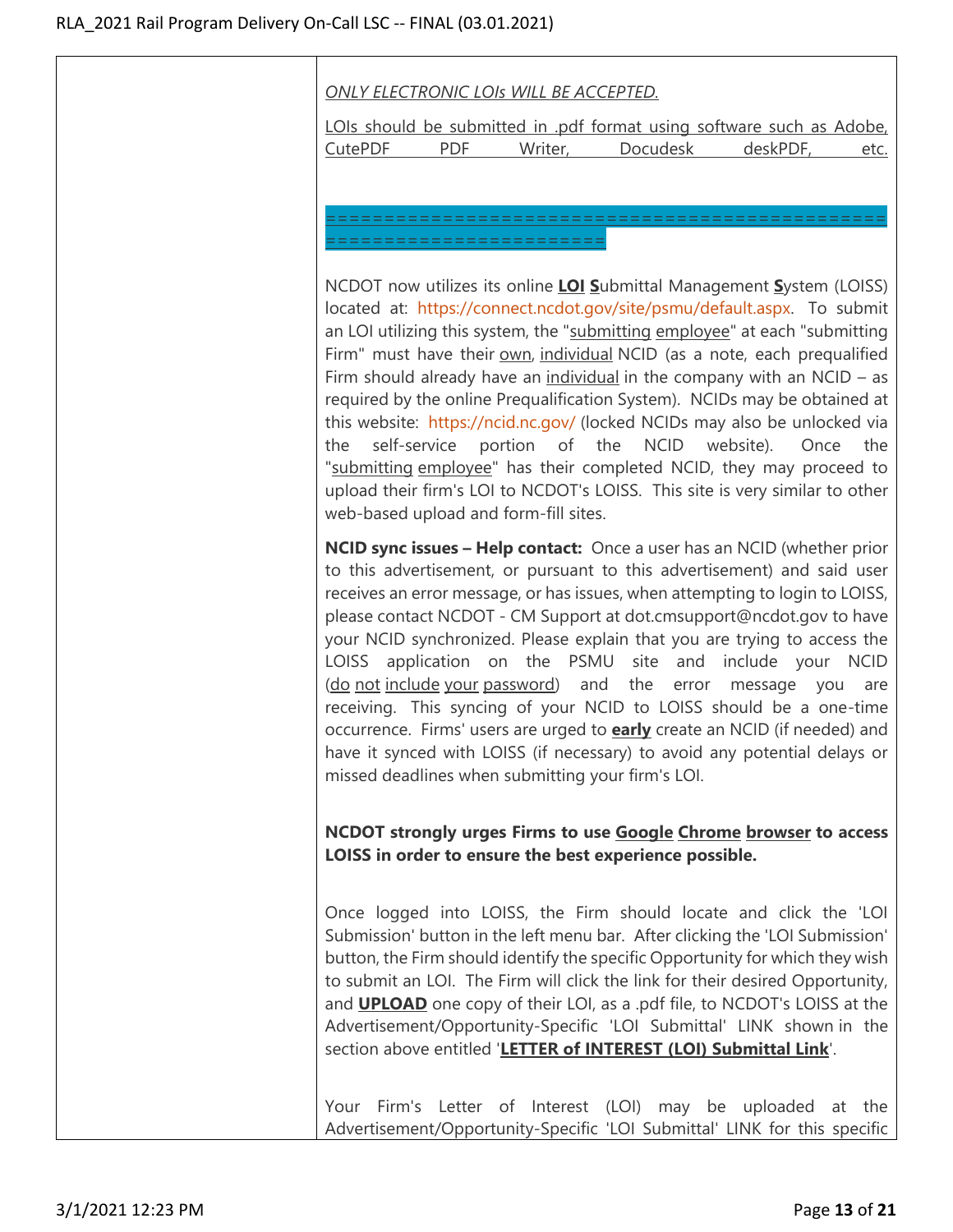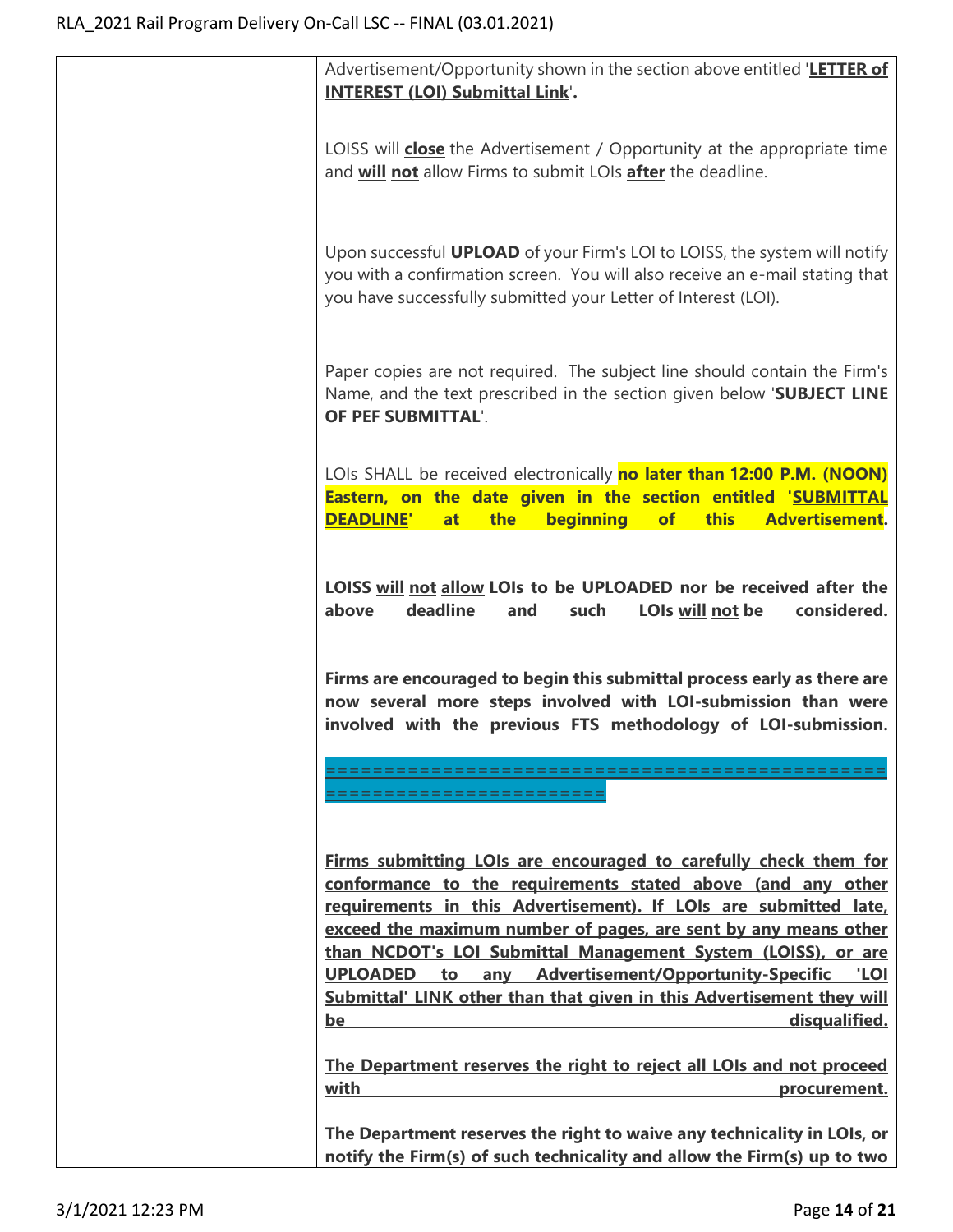|                                                          | (2) business days to rectify the technicality. The Department has sole                                                                                                                                                                                                                                                                                                                                                                                                                                                                                                                                                                                      |
|----------------------------------------------------------|-------------------------------------------------------------------------------------------------------------------------------------------------------------------------------------------------------------------------------------------------------------------------------------------------------------------------------------------------------------------------------------------------------------------------------------------------------------------------------------------------------------------------------------------------------------------------------------------------------------------------------------------------------------|
|                                                          | right and discretion in the determination of technicality and its<br>meaning.                                                                                                                                                                                                                                                                                                                                                                                                                                                                                                                                                                               |
| SUBJECT LINE OF PEF SUBMITTAL                            | FIRM NAME_2021 Rail Program Delivery On-Call LSC                                                                                                                                                                                                                                                                                                                                                                                                                                                                                                                                                                                                            |
| <b>SELECTION PROCESS</b>                                 | Following is a general description of the selection process:                                                                                                                                                                                                                                                                                                                                                                                                                                                                                                                                                                                                |
|                                                          | The NCDOT Selection Committee will review all qualifying LOI<br>submittals.                                                                                                                                                                                                                                                                                                                                                                                                                                                                                                                                                                                 |
|                                                          | For Limited Services Contracts (On-Call type contracts), the NCDOT<br>Selection Committee MAY, at the Department's discretion, choose<br>any number of firms to provide the services being solicited.                                                                                                                                                                                                                                                                                                                                                                                                                                                       |
|                                                          | For Project-Specific Contracts (non On-Call type contracts), the<br>Selection Committee MAY, at the Department's discretion, shortlist<br>a minimum of three (3) firms to be interviewed. IF APPLICABLE,<br>dates of shortlisting and dates for interviews are shown in the<br>section 'SUBMISSION SCHEDULE AND KEY DATES' at the end of<br>this RFLOI.                                                                                                                                                                                                                                                                                                     |
|                                                          | In order to be considered for selection, consultants must submit a<br>complete response to this RFLOI prior to the specified<br>deadlines. Failure to submit all information in a timely manner will<br>result in disqualification.                                                                                                                                                                                                                                                                                                                                                                                                                         |
| TITLE VI NONDISCRIMINATION<br>NOTIFICATION               | The North Carolina Department of Transportation, in accordance with the<br>provisions of Title VI of the Civil Rights Act of 1964 (78 Stat. 252, 42 US.C.<br>§§ 2000d to 2000d-4) and the Regulations, hereby notifies all<br>RESPONDENTS that it will affirmatively ensure that any contract entered<br>into pursuant to this advertisement, disadvantaged business enterprises will<br>be afforded full and fair opportunity to submit LETTERS of INTEREST (LOIs)<br>in response to this ADVERTISEMENT and will not be discriminated against<br>on the grounds of race, color, or national origin in consideration for an<br>award.                       |
| SMALL PROFESSIONAL SERVICES<br>FIRM (SPSF) PARTICIPATION | The Department encourages the use of Small Professional Services Firms<br>(SPSF). Small businesses determined to be eligible for participation in the<br>SPSF program are those meeting size standards defined by Small Business<br>Administration (SBA) regulations, 13 CFR Part 121 in Sector 54 under the<br>North American Industrial Classification System (NAICS). The SPSF program<br>is a race, ethnicity, and gender neutral program designed to increase the<br>availability of contracting opportunities for small businesses on federal,<br>state or locally funded contracts. SPSF participation is not contingent upon<br>the funding source. |
|                                                          | The Firm, at the time the Letter of Interest is submitted, shall submit a listing<br>of all known SPSF firms that will participate in the performance of the<br>identified work. The participation shall be submitted on the Department's<br>Subconsultant Form RS-2. RS-2 forms may be accessed on the<br>at NCDOT<br>Connect<br><b>Guidelines</b><br>Department's<br>website<br>&<br>Forms (https://connect.ncdot.gov/business/consultants/Pages/Guidelines-<br>Forms.aspx).                                                                                                                                                                              |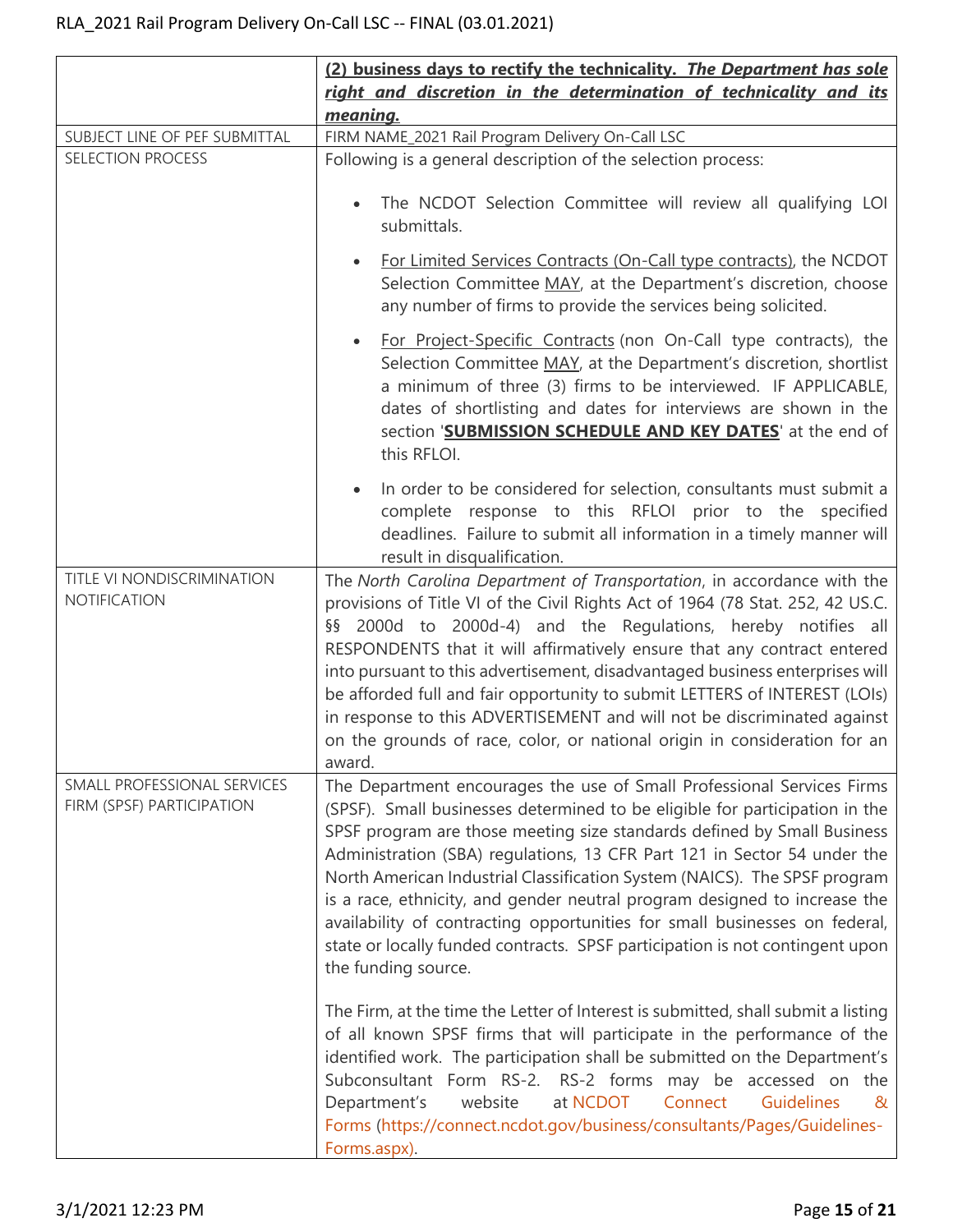$\overline{\Gamma}$ 

|                                                  | The SPSF must be qualified with the Department to perform the work for<br>which they are listed.                                                                                                                                                                                                                                                                                                                                                                                                                                                                                                                                                                                                                                                                                                                                                                                                                |
|--------------------------------------------------|-----------------------------------------------------------------------------------------------------------------------------------------------------------------------------------------------------------------------------------------------------------------------------------------------------------------------------------------------------------------------------------------------------------------------------------------------------------------------------------------------------------------------------------------------------------------------------------------------------------------------------------------------------------------------------------------------------------------------------------------------------------------------------------------------------------------------------------------------------------------------------------------------------------------|
| PREQUALIFICATION                                 | The Department maintains on file the qualifications and key personnel for<br>each approved discipline, as well as any required samples of work. Each<br>year on the anniversary date of the company, the firm shall renew their<br>prequalified disciplines. If your firm has not renewed its application as<br>required by your anniversary date or if your firm is not currently<br>prequalified, please submit an application to the Department <i>prior to</i><br>submittal of your LOI. An application may be accessed on the<br>website<br>at Prequalifying<br>Department's<br>Private<br>Consulting<br>Firms (https://connect.ncdot.gov/business/Prequal/Pages/Private-<br>Consulting-Firm.aspx) -- Learn how to become Prequalified as a Private<br>Consulting Firm with NCDOT. Having this data on file with the Department<br>eliminates the need to resubmit this data with each letter of interest. |
|                                                  | Professional Services Contracts are race and gender neutral and do not<br>contain goals. However, the Respondent is encouraged to give every<br>opportunity to allow Disadvantaged, Minority-Owned and Women-Owned<br>Business Enterprises (DBE/MBE/WBE) subconsultant utilization on all LOIs,<br>contracts and supplemental agreements. The Firm, subconsultant and<br>subfirm shall not discriminate on the basis of race, religion, color, national<br>origin, age, disability or sex in the performance of this contract.                                                                                                                                                                                                                                                                                                                                                                                  |
| DIRECTORY OF FIRMS AND<br>DEPARTMENT ENDORSEMENT | Real-time information about firms doing business with the Department, and<br>information regarding their prequalifications and certifications, is available<br>in the Directory of Transportation Firms. The Directory can be accessed on<br>Department's<br>website<br>at Directory<br>the<br>ot<br>Firms (https://www.ebs.nc.gov/VendorDirectory/default.html) -- Complete<br>listing of certified and prequalified firms.                                                                                                                                                                                                                                                                                                                                                                                                                                                                                    |
|                                                  | The listing of an individual firm in the Department's directory shall not be<br>construed as an endorsement of the firm.                                                                                                                                                                                                                                                                                                                                                                                                                                                                                                                                                                                                                                                                                                                                                                                        |
| <b>SELECTION CRITERIA</b>                        | All prequalified firms who submit responsive letters of interest will be<br>considered.                                                                                                                                                                                                                                                                                                                                                                                                                                                                                                                                                                                                                                                                                                                                                                                                                         |
|                                                  | In selecting a firm/team, the selection committee will take into<br>information<br>consideration<br>qualification<br>including<br>such factors as those listed in the 'SELECTION CRITERIA' sections shown<br>below.                                                                                                                                                                                                                                                                                                                                                                                                                                                                                                                                                                                                                                                                                             |
|                                                  | After reviewing qualifications, if firms are equal on the evaluation review,<br>then those qualified firms with proposed SPSF participation will be given<br>priority consideration.                                                                                                                                                                                                                                                                                                                                                                                                                                                                                                                                                                                                                                                                                                                            |
| SELECTION CRITERIA #1 %:                         | 30%                                                                                                                                                                                                                                                                                                                                                                                                                                                                                                                                                                                                                                                                                                                                                                                                                                                                                                             |
| SELECTION CRITERIA #1<br><b>DEFINITION:</b>      | The firms' experience and staff (including subconsultants) to perform the type of<br>work required.                                                                                                                                                                                                                                                                                                                                                                                                                                                                                                                                                                                                                                                                                                                                                                                                             |
| SELECTION CRITERIA #2 %:                         | 20%                                                                                                                                                                                                                                                                                                                                                                                                                                                                                                                                                                                                                                                                                                                                                                                                                                                                                                             |
| SELECTION CRITERIA #2                            |                                                                                                                                                                                                                                                                                                                                                                                                                                                                                                                                                                                                                                                                                                                                                                                                                                                                                                                 |
| <b>DEFINITION:</b>                               |                                                                                                                                                                                                                                                                                                                                                                                                                                                                                                                                                                                                                                                                                                                                                                                                                                                                                                                 |

٦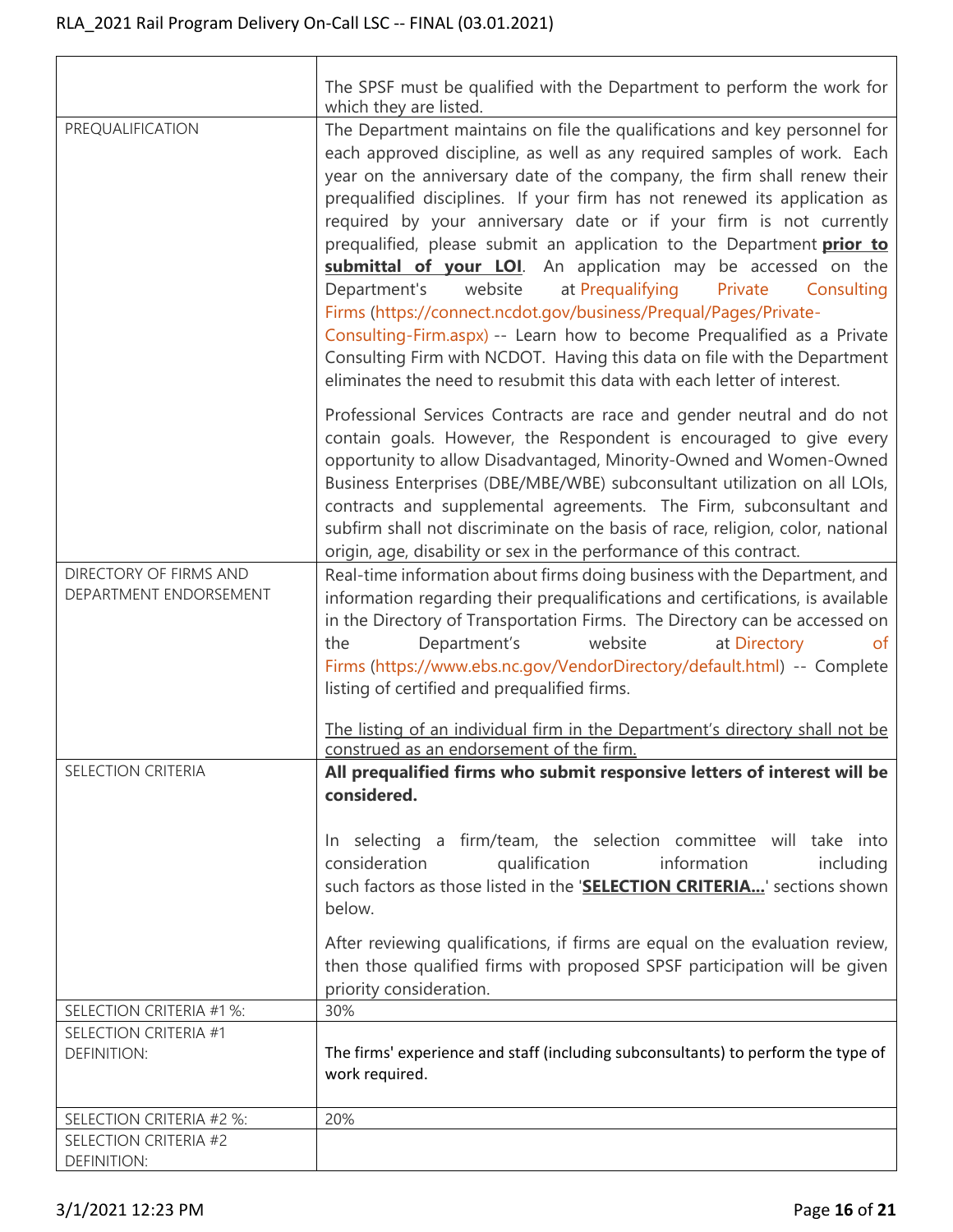|                                                                | The evaluation of the performance on any previous contracts with the North                                                                                                                                                                                                                                                            |
|----------------------------------------------------------------|---------------------------------------------------------------------------------------------------------------------------------------------------------------------------------------------------------------------------------------------------------------------------------------------------------------------------------------|
|                                                                | Carolina Department of Transportation.                                                                                                                                                                                                                                                                                                |
| SELECTION CRITERIA #3 %:                                       | 40%                                                                                                                                                                                                                                                                                                                                   |
| SELECTION CRITERIA #3                                          |                                                                                                                                                                                                                                                                                                                                       |
| <b>DEFINITION:</b>                                             | The firms' proven record of success on similar projects (not necessarily NCDOT                                                                                                                                                                                                                                                        |
|                                                                | projects).                                                                                                                                                                                                                                                                                                                            |
| SELECTION CRITERIA #4 %:                                       | 10%                                                                                                                                                                                                                                                                                                                                   |
| SELECTION CRITERIA #4                                          |                                                                                                                                                                                                                                                                                                                                       |
| <b>DEFINITION:</b>                                             | The firms' demonstrated ability to meet commitments.                                                                                                                                                                                                                                                                                  |
| SELECTION CRITERIA #5 %:                                       | 0%                                                                                                                                                                                                                                                                                                                                    |
| SELECTION CRITERIA #5                                          |                                                                                                                                                                                                                                                                                                                                       |
| <b>DEFINITION:</b>                                             |                                                                                                                                                                                                                                                                                                                                       |
| NCDOT ADDRESSEE                                                | Robert J. Stroup, PE -- State Professional Services Engineer                                                                                                                                                                                                                                                                          |
| SUBMISSION ORGANIZATION AND<br><b>INFORMATION REQUIREMENTS</b> | The LOI should be addressed to the person shown in the 'NCDOT<br><b>ADDRESSEE</b> ' section shown above and must include the name, address,<br>telephone number, and e-mail address of the prime consultant's contact<br>person for this RFLOI.                                                                                       |
|                                                                | The LOI must also include the information outlined below:                                                                                                                                                                                                                                                                             |
|                                                                | Chapter 1 - Introduction                                                                                                                                                                                                                                                                                                              |
|                                                                | The Introduction should demonstrate the consultant's overall<br>qualifications to fulfill the requirements of the scope of work and<br>should contain the following elements of information:                                                                                                                                          |
|                                                                | Expression of firm's interest in the work;<br>٠<br>Statement of whether firm is on register;<br>٠<br>Date of most recent private engineering firm<br>٠<br>qualification;<br>Statement regarding firm's(') possible conflict of<br>٠<br>interest for the work; and<br>Summation of information contained in the letter of<br>interest. |
|                                                                | Chapter 2 - Team Qualifications                                                                                                                                                                                                                                                                                                       |
|                                                                | This chapter should elaborate on the general information presented<br>in the introduction, to establish the credentials and experience of<br>the consultant to undertake this type of effort. The following must<br>be included:                                                                                                      |
|                                                                | Identify recent, similar projects the firm, acting as the prime<br>1.<br>contractor, has conducted which demonstrates its ability to<br>conduct and manage the project. Provide a synopsis of each<br>project and include the date completed, and contact person.                                                                     |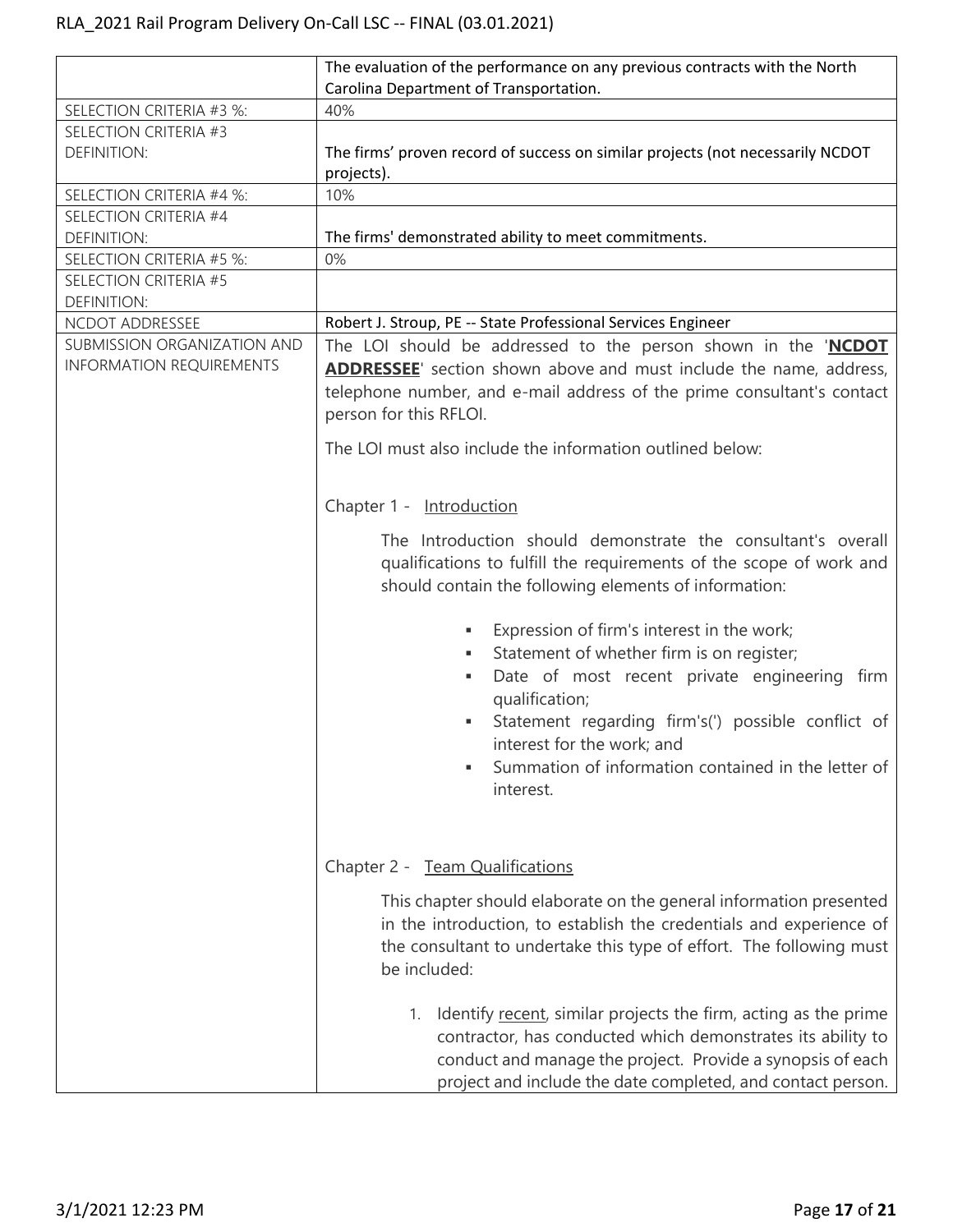| 2. If subconsultants are involved, provide corresponding<br>information describing their qualifications as requested in<br>bullet number 1 above.                                                                                                                                                                                                                                                                                                                                                                                                                                                                                                                                                                                                                                                                                                                                                                                                                                                                                                                                            |
|----------------------------------------------------------------------------------------------------------------------------------------------------------------------------------------------------------------------------------------------------------------------------------------------------------------------------------------------------------------------------------------------------------------------------------------------------------------------------------------------------------------------------------------------------------------------------------------------------------------------------------------------------------------------------------------------------------------------------------------------------------------------------------------------------------------------------------------------------------------------------------------------------------------------------------------------------------------------------------------------------------------------------------------------------------------------------------------------|
| Chapter 3 - Team Experience                                                                                                                                                                                                                                                                                                                                                                                                                                                                                                                                                                                                                                                                                                                                                                                                                                                                                                                                                                                                                                                                  |
| This chapter must provide the names, classifications, and location of<br>the firm's North Carolina employees and resources to be assigned<br>to the advertised work; and the professional credentials and<br>experience of the persons assigned to the project, along with any<br>unique qualifications of key personnel. Although standard<br>personnel resumes may be included, identify pertinent team<br>experience to be applied to this project. Specifically, the<br>Department is interested in the experience, expertise, and total<br>quality of the consultant's proposed team. If principals of the firm<br>will not be actively involved in the study/contract/project, do not list<br>them. The submittal shall clearly indicate the Consultant's Project<br>Manager, other key Team Members and his/her qualifications for<br>the proposed work. Also, include the team's organization chart for<br>the Project / Plan. A Capacity Chart / Graph (available work force)<br>should also be included. Any other pertinent information should<br>also be listed in this section. |
| <b>Note:</b> If a project team or subconsultant encounters personnel<br>changes, or any other changes of significance dealing with the<br>company, NCDOT should be notified immediately.                                                                                                                                                                                                                                                                                                                                                                                                                                                                                                                                                                                                                                                                                                                                                                                                                                                                                                     |
| Chapter 4 - Technical Approach                                                                                                                                                                                                                                                                                                                                                                                                                                                                                                                                                                                                                                                                                                                                                                                                                                                                                                                                                                                                                                                               |
| The consultant shall provide information on its understanding of,<br>and approach to accomplish, this project, including their envisioned<br>scope for the work and any innovative ideas/approaches, and a<br>schedule to achieve the dates outlined in this RFLOI (if any project-<br>specific dates are outlined below).                                                                                                                                                                                                                                                                                                                                                                                                                                                                                                                                                                                                                                                                                                                                                                   |
| PROJECT MILESTONE(s) and DATE(s) (IF APPLICABLE) -- see section<br><b>PROJECT</b><br><b>MILETONE(s)</b><br>and<br><b>DATE(s)'</b> below (if applicable).                                                                                                                                                                                                                                                                                                                                                                                                                                                                                                                                                                                                                                                                                                                                                                                                                                                                                                                                     |
| <b>APPENDICES-</b>                                                                                                                                                                                                                                                                                                                                                                                                                                                                                                                                                                                                                                                                                                                                                                                                                                                                                                                                                                                                                                                                           |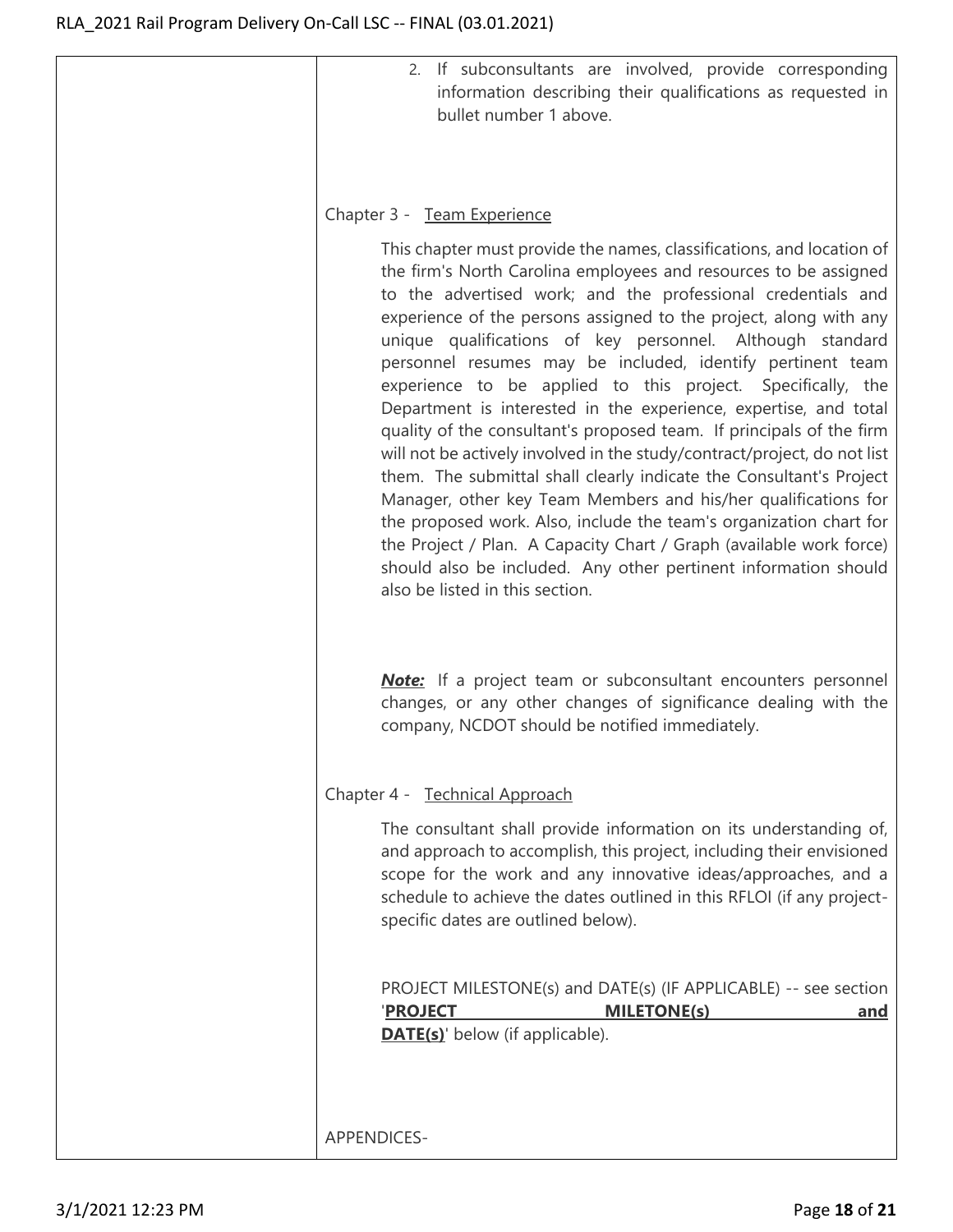| <b>CONSULTANT CERTIFICATION Form RS-2</b>                                                                                                                                                                                                 |
|-------------------------------------------------------------------------------------------------------------------------------------------------------------------------------------------------------------------------------------------|
| Completed Form RS-2 forms SHALL be submitted with the<br>firm's letter of interest. This section is limited to the number<br>of pages required to provide the requested information.                                                      |
| Submit Form RS-2 forms for the following:                                                                                                                                                                                                 |
| <b>Prime Consultant firm</b><br>$\bullet$                                                                                                                                                                                                 |
| Prime Consultant Form RS-2; and<br>$\circlearrowright$                                                                                                                                                                                    |
| Subconsultant<br><b>ANY/ALL</b><br>firms (If<br>$\bullet$<br>Subconsultants are allowed under this RFLOI)<br>to be, or anticipated to be, utilized by your<br>firm.                                                                       |
| Subconsultant Form RS-2.<br>$\circ$                                                                                                                                                                                                       |
| the event the firm<br>has<br>In.<br>no<br>$\circ$<br>subconsultant, it is required that this<br>be indicated on the Subconsultant<br>$RS-2$<br>entering<br>by<br>the<br>Form<br>word "None" or the number "ZERO"<br>and signing the form. |
| Complete and sign each Form RS-2 (instructions are<br>listed on the form).                                                                                                                                                                |
| The required forms are available on the Department's<br>website at:                                                                                                                                                                       |
| https://connect.ncdot.gov/business/consultants/Pages/Gui<br>delines-Forms.aspx                                                                                                                                                            |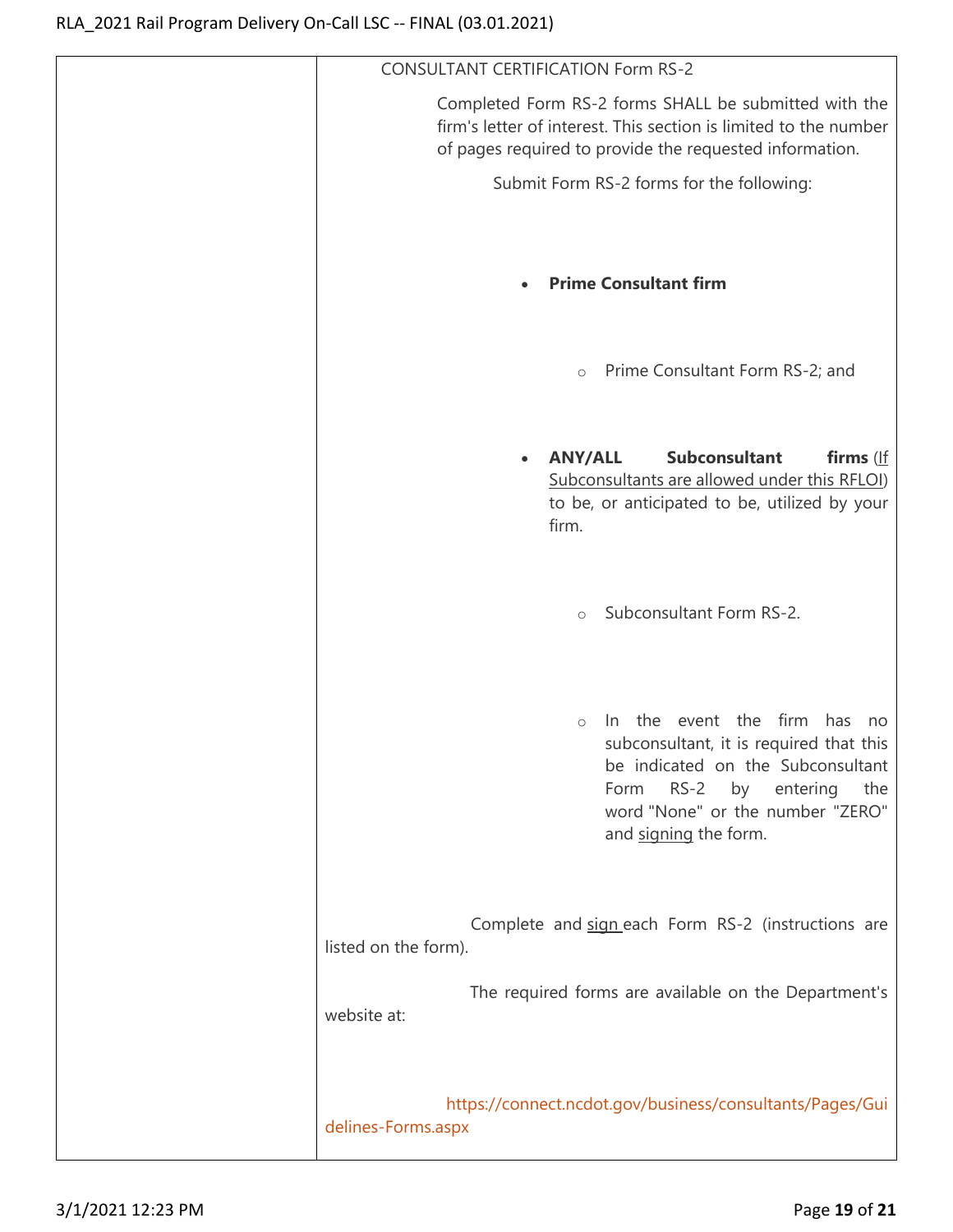| PRIME Form RS-2 (Contract Solicitations ONLY)                                                                                                                                                                                                                                                                                                                                                                                                                                                                                                                                                                                                                                                                                                                                                                                                                                                                                                                                                                                                                                                                                                |
|----------------------------------------------------------------------------------------------------------------------------------------------------------------------------------------------------------------------------------------------------------------------------------------------------------------------------------------------------------------------------------------------------------------------------------------------------------------------------------------------------------------------------------------------------------------------------------------------------------------------------------------------------------------------------------------------------------------------------------------------------------------------------------------------------------------------------------------------------------------------------------------------------------------------------------------------------------------------------------------------------------------------------------------------------------------------------------------------------------------------------------------------|
| (https://connect.ncdot.gov/business/consultants/Roadway/<br>PRIME%20Form%20RS-<br>2%20(Contract%20Solicitations%20ONLY).xlsx)                                                                                                                                                                                                                                                                                                                                                                                                                                                                                                                                                                                                                                                                                                                                                                                                                                                                                                                                                                                                                |
| SUBCONSULTANT Form RS-2 (Contract<br><b>Solicitations ONLY)</b>                                                                                                                                                                                                                                                                                                                                                                                                                                                                                                                                                                                                                                                                                                                                                                                                                                                                                                                                                                                                                                                                              |
| (https://connect.ncdot.gov/business/consultants/Roadway/SUBCO<br>NSULTANT%20Form%20RS-<br>2%20(Contract%20Solicitations%20ONLY).xlsx)                                                                                                                                                                                                                                                                                                                                                                                                                                                                                                                                                                                                                                                                                                                                                                                                                                                                                                                                                                                                        |
| All correspondence and questions concerning this RFLOI should be directed<br>to the person shown in the below<br>section<br>'QUESTIONS send to:'.<br>However,<br>the LOI itself must be<br><b>UPLOADED</b><br>via<br>the<br>'LOI<br>Link'<br>Submittal<br>shown<br>in this Advertisement to NCDOT's <b>LOI Submittal Management System</b><br>(LOISS).                                                                                                                                                                                                                                                                                                                                                                                                                                                                                                                                                                                                                                                                                                                                                                                       |
| IF APPLICABLE (if dates for such are given in the below sections 'Deadline<br><b>Questions'</b><br>'Issue<br><b>Final</b><br>and<br>for<br><b>Addendum</b> '), questions may be submitted electronically only, to the<br>shown<br>the<br>below<br>section<br>contact<br>$\mathsf{in}$<br>" <b>QUESTIONS send to:</b> ". Responses will be issued in the form of an<br>addendum<br>available<br>all<br>interested<br>to<br>parties. Interested parties should also send a request, by email only, to the<br>listed<br>the<br>below<br>in<br>section<br>person<br>" <b>QUESTIONS send to:</b> to be placed on a public correspondence list to<br>future<br>updates<br>regarding<br>the<br>ensure<br>RFLOI or other project information can be conveyed. Questions must be<br>submitted<br>the<br>listed<br>in<br>to<br>the<br>person<br>below section ' <b>QUESTIONS send to:</b> ' no later than the date and time given<br>below<br>the<br>section<br>'Deadline<br>for<br>in.<br><b>Questions</b> '. The last addendum will be issued no later than the date shown<br>below<br>section<br>the<br><b>Final</b><br>'Issue<br>in.<br>Addendum'. |
| NOTE: To adhere to the Timeframe, a Notice to Proceed is expected to<br>be issued shortly after (a) firm(s)/team(s) is/are selected. All<br>firm(s)/team(s) submitting a LETTER OF INTEREST should make sure                                                                                                                                                                                                                                                                                                                                                                                                                                                                                                                                                                                                                                                                                                                                                                                                                                                                                                                                 |